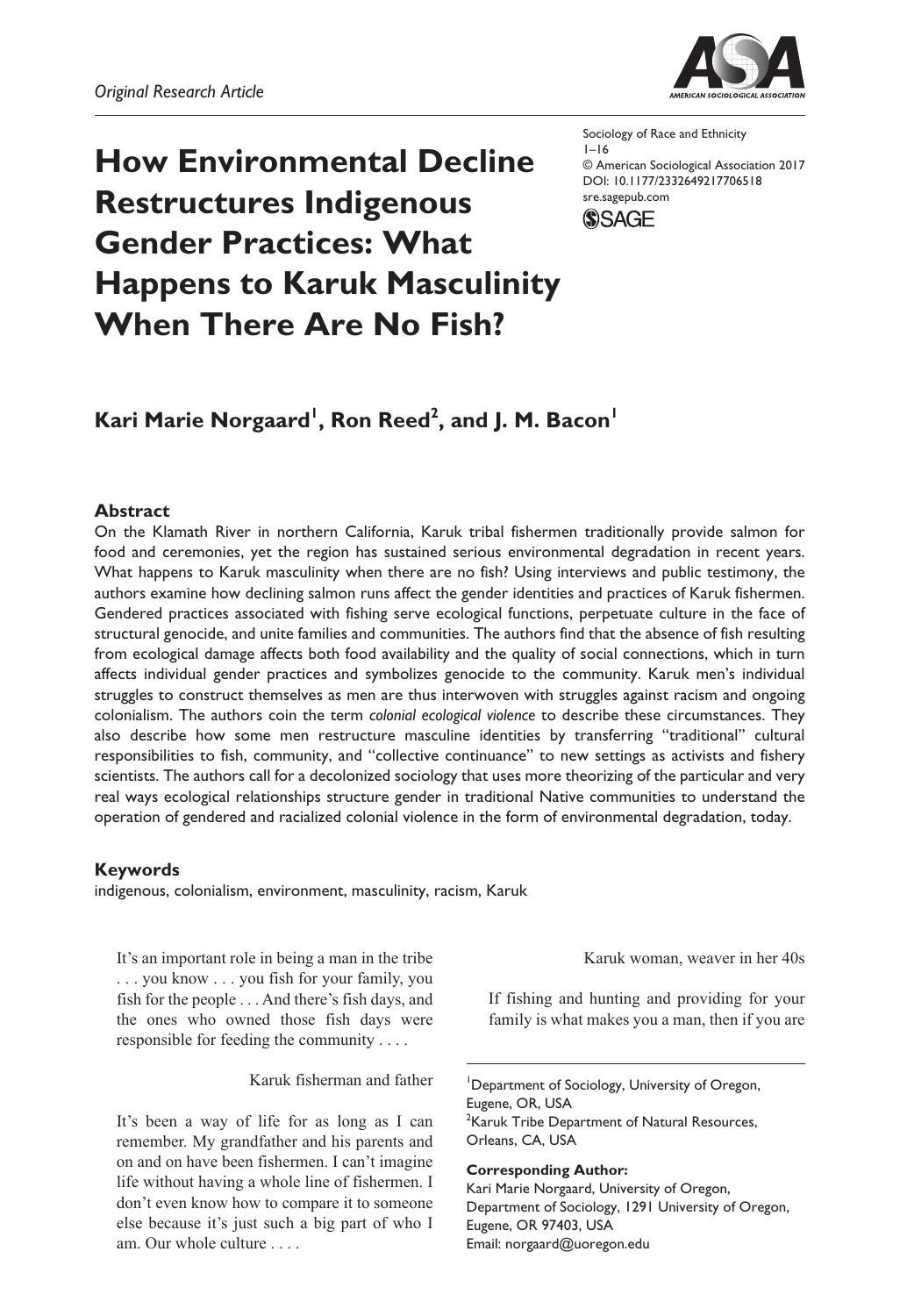not able fulfill those things, how do you prove that? How do you show that?

Karuk mother in her 30s

For millennia, the Klamath River in northern California was the third largest salmon-producing river in the western United States, making the Karuk some of the wealthiest people in the region. Fish are a gift from the *Ikxaréeyav*, or Spirit People, and an important food source in a now impoverished rural region. Harvesting, preparing, and sharing fish continue to organize important material and symbolic features of social life. The right and responsibility to fish at specific sites is an honor passed down through families. Participation in fishing is an informal rite of passage for young men and a valued social role for adults. The impacts of environmentally damaging non-Native management policies have severely degraded salmon populations.<sup>1</sup> As a result, Karuk fishermen are no longer able to perform traditional activities or are only able to do so in a limited way.2 What happens to Karuk masculinities when there are no fish? How are "traditional"<sup>3</sup> Karuk gender constructions simultaneously about racial resistance and resistance to colonialism? What options exist for the restructuring of gender practices in light of environmental decline?

Twenty-five years ago, Snipp (1992) observed that "American Indians have remained outside ordinary sociological inquiry" (p. 352), a trend that has unfortunately continued. A series of recent articles highlights the need for sociology of race and ethnicity to better theorize both North American colonialism and the experiences of indigenous peoples (Fenelon 2015; Glenn 2015; Steinman 2012, 2016). Sociologists of race and ethnicity have scarcely examined indigenous masculinity, much less the relationships among masculinity, colonialism, and environmental decline. Yet if intersectionality is a core strength of our present theory (Golash-Boza 2016), and the operation of gender and race are intimately connected (Crenshaw 1991), should we not also attend to how they operate in the processes of colonialism and decolonization? Whereas Native studies scholars detail relationships among racism, colonialism, gender, and the environment (e.g., Coulthard 2014; Innes and Anderson 2015), fewer sociologists have taken this path.

We use empirical data from Native men's lives to describe the role of the natural environment in their constructions of masculinity, the operation of colonial violence, and how Karuk men resist racism and colonialism. With this case study of how environmental

decline reconfigures gender practices in the Karuk community, we seek to expand theoretical and empirical understanding of indigenous experience within sociology of race and ethnicity and to illustrate an intersectional analysis of the linkages between sexism, racism, and colonialism.

#### Race and Colonialism

Until recently, indigenous experiences have been analyzed primarily by sociologists in strictly racial and ethnic terms or by using theories of internal colonialism (see discussion by Steinman 2016). Certainly race and ethnicity applies to indigenous peoples, indeed as Omi and Winant (2015) asserted, the conquest of North America was "the inauguration of racialization on a world-historical scale" (p. 112), and "the conquest, therefore, was the first and . . . perhaps the greatest—racial formation project" (p. 112). Yet as Garroutte (2001) noted, "Specific elements of the racial formation process for Indian people make Native Americans' experience unique" (p. 234). Omi and Winant described the period of frontier genocide and conquest as racial projects, yet failed to theorize how they were also colonial. Nor is attention paid in later application of racial formation theory to how colonialism intersects with ongoing racialization and racial formation. Although race and racism matter, we contend that the lens of race alone is insufficient to illustrate the dynamics of power-shaping indigenous communities. The state may be racial (Goldberg 2002), but sociologists of race and ethnicity have begun to note that it may be more appropriate to describe it as colonial (e.g., Steinmetz 2016). Theories of internal colonialism are nonetheless insufficient, in that they blend the experiences of multiple racial groups (Omi and Winant 2015), fail to theorize social and ecological relationships at large, and deploy the term *colonialism* as a metaphor rather than literal state structure. For these and other reasons, racial formation theory has been challenged to more adequately engage the theory of settler colonialism (Glenn 2015). According to the settler-colonial frame, North American colonialism is not limited to the overt genocide or forced assimilation of the past but rather is enacted through state institutional structures and cultural practices that continue to impoverish communities and erode sovereignty today (see Glenn 2015; Steinmetz 2014; Wolfe 2006).

Although both racism and colonialism describe how the state moves material resources from one group of people to another, most racial groups have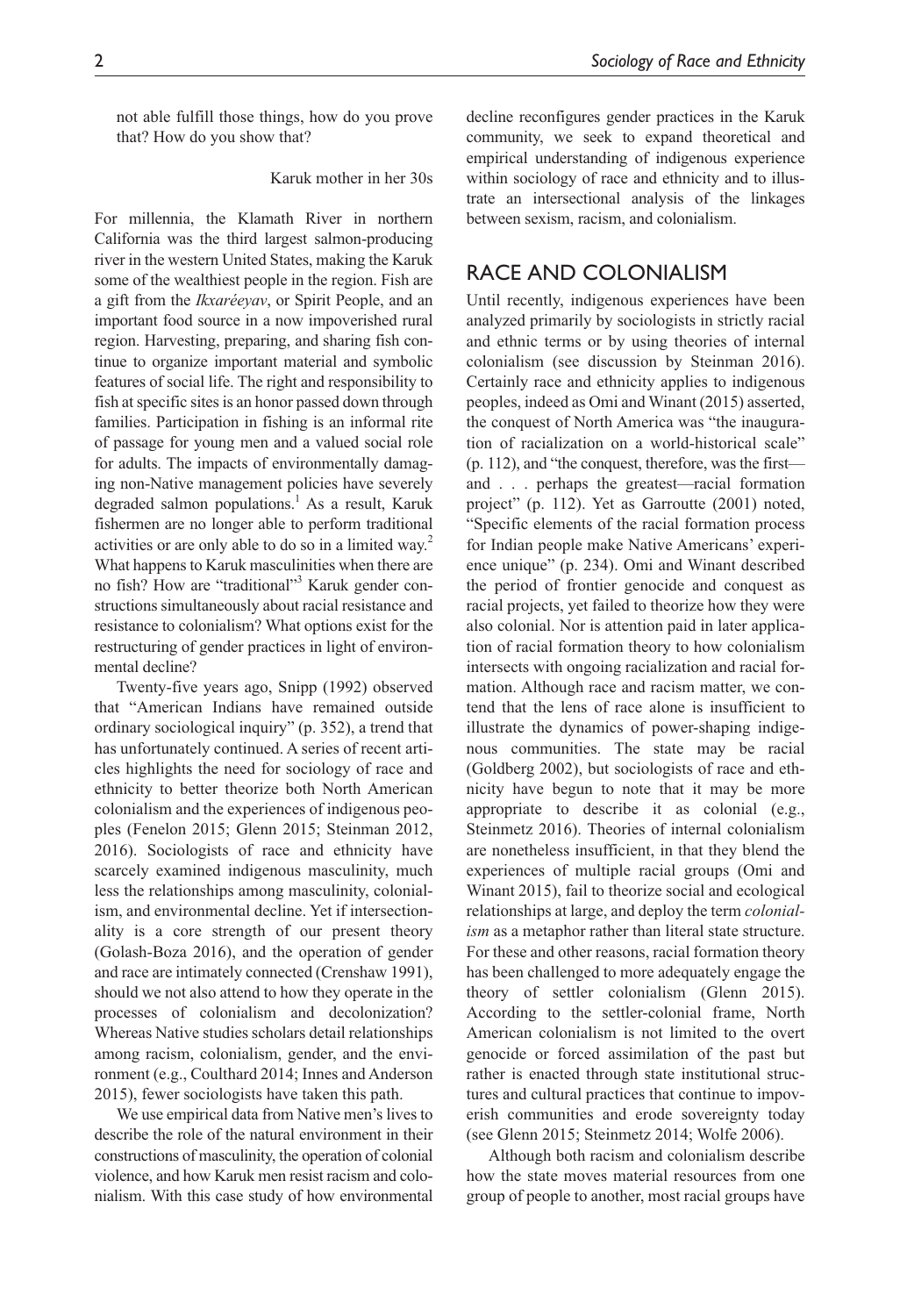sought "equal" integration into society as the means to rectify racism. By contrast, overcoming colonialism requires a group to maintain its own long-standing social values, cultural practices, and economic and political structures. Attaining sovereignty, resisting assimilation, and "decolonization" are generally considered routes to rectifying oppression within Native communities (Bruyneel 2007; Coulthard 2014). Despite the observation by Snipp (1986) that "the broader significance of these arrangements is seldom recognized" (p. 145), most scholarship within the sociology of race and ethnicity continues to reflect what Steinman (2016) aptly called the "ubiquitous minoritizing conception of American Indians" (p. 219). As such, multiple aspects of Native American experiences, from their failure to assimilate or respond to antipoverty programs, have been viewed as mysterious.

In sum, both racism and colonialism matter for indigenous peoples. U.S. nation-state policies legitimate racism, racialized gender hierarchies, and capitalist commodity relations (Collins 2002; Goldberg 2009). Settler colonialism is a racialized and gendered set of social relations that fundamentally shape the existence of the U.S. nation-state as well as the social and ecological conditions we now analyze. In the United States, racism underpins colonialism. Both Golash-Boza (2016) and Omi and Winant (2015) emphasized that race is a construct of the colonizer. Today, in the face of more than a century of colonial occupation in northern California, Indian and Karuk have become real racial categories, as well as political identities within settler-colonial conditions.

# Intersections of Racism, Colonialism, and the Natural Environment

We take an intersectional approach, underscoring the relationships among four axes of power: colonialism, race, environment, and gender (Collins 2002; Crenshaw 1991). Although there is a rich body of literature on race and environment (Bullard 2000; Pulido 2016), few scholars have taken up Lisa Park and David Pellow's (2004) call to engage the central sociological theories on race to dynamics of environmental discrimination. Omi and Winant (2015) argued that to understand race and racism, we must understand the sociohistorical context in which they have emerged. Yet these sociohistorical contexts of power, wealth generation, and the construction of identity often overlook relationships with and manipulations of the natural environment. Nevertheless, sociohistorical processes by which racial identities are "created, lived out, transformed and destroyed" (Omi and Winant 2015:109) have regularly relied on the abilities of groups to access or manipulate the natural environment in important ways. As Almaguer (1994) details for the development of white supremacy and California agriculture, it is often through controlling such relationships with the environment that race is constructed and wealth is moved from one racial category to another. In the case of Karuk people, present-day poverty has been manufactured through state processes that simultaneously manipulate the natural environment and develop or reinforce racial constructions of what it means to be "Indian" and "White." The differentiation and hierarchical arrangement of racial categories (e.g., "civilized White" vs. "savage Indian") are colonial constructs that significantly inform processes which criminalize traditional Karuk land management practices and replace them with the extraction of commodities such as gold, timber, and fish.

Relationships with the natural environment continue to be a central part of racialization and its resistance today and are particularly important for understanding settler colonialism, because settler colonialism centers on the appropriation of land (Coulthard 2014; Wolfe 2006). In the case of the Karuk, settler-colonial white supremacy has been enacted through a series of racial projects, beginning with direct genocide, the failure to ratify treaties, and continues with the imposition of U.S. Forest Service land management that promotes processes of forced assimilation (e.g., by the elimination of traditional foods) (see Norgaard 2014; Norgaard, Reed, and Van Horn 2011). The natural world remains a primary organizing principle of life for many indigenous peoples (Liebler 2010; Simpson 2014; Whyte 2013), and retaining relationships with the natural environment is a key feature of indigenous resistance movements (Clark 2002; Jacob 2013; Hall and Fenelon 2015; LaDuke 1999; Wetzel 2006; Wilkes 2006).

# Masculinity as Racial and Colonial Resistance

Dominant gender norms are tied to white supremacy and likewise, in a settler-colonial context, to colonial domination (Collins and Bilge 2016; Coulthard 2014; Fenelon 2015), yet the absence of scholarship reflecting indigenous experience within sociology of race and ethnicity is echoed within sociological work on gender. One reason for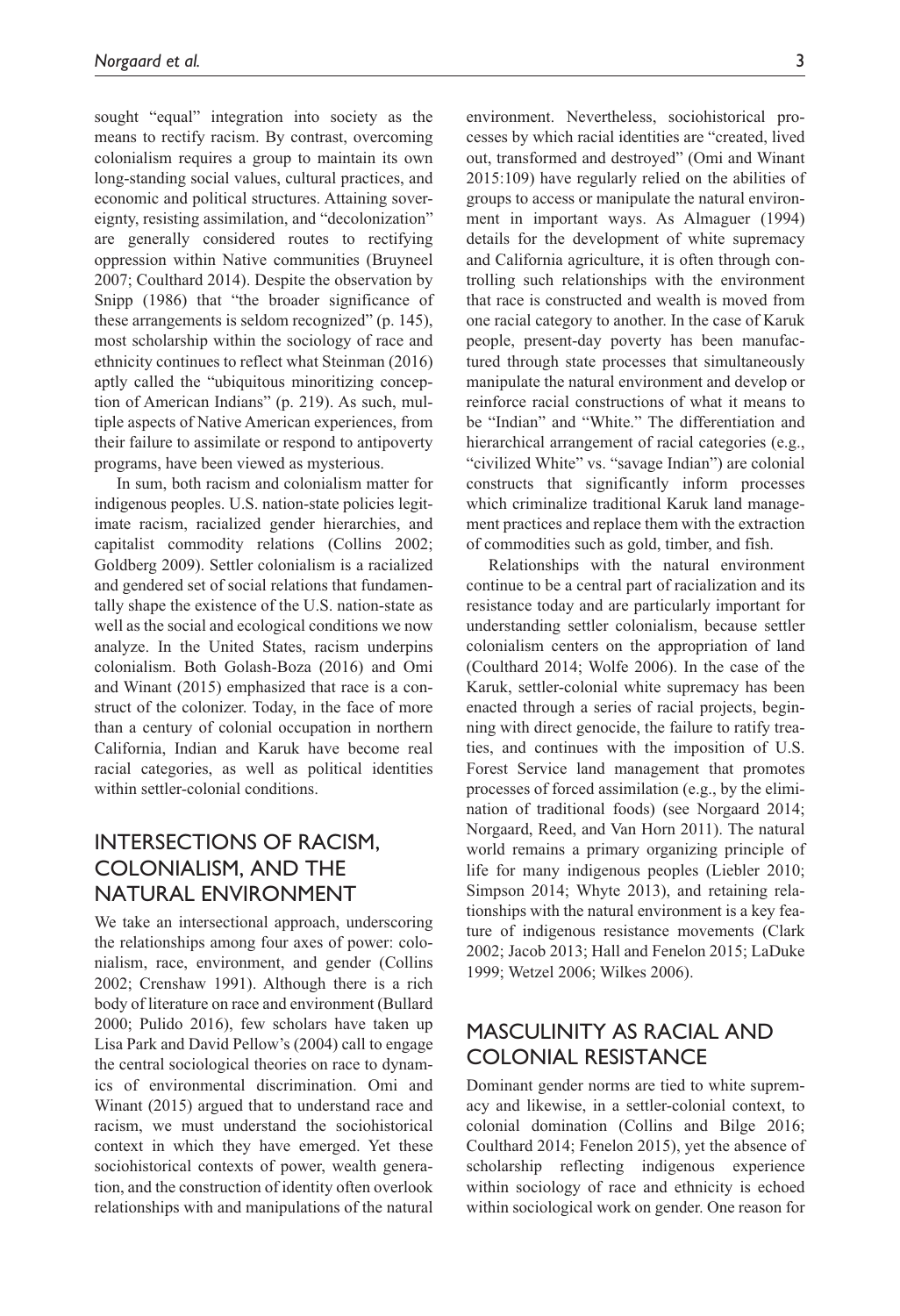this gap may be the contemporary focus on theorizing gender as a social construction in ways that appear to make theorizing the natural world more difficult. As Anne Witz (2000) notes, "The very term 'gender' as it has come to be used within sociology and anthropology, linguistically denotes that which is not natural, although it is presumed to be" (p. 7). Against this backdrop, references to "nature" have been associated with essentialism. Yet for many indigenous communities, including those Karuk people we interviewed, "nature" in the form of plants, animals, rocks, and rivers is a central organizing feature of cosmologies and social lives including gender (Baldy 2013; Deloria 2003; Innes and Anderson 2015).

A second challenge for articulating indigenous experience may come from the dominant focus on masculinity as achieving and maintaining of one's position within hierarchies of power. Masculinities are understood to change over time, and one key impetus for this change is their ability to sustain power relations (see Pascoe and Bridges 2015). Although understanding masculinity as hierarchy has been critical in the context in which it was developed, our data speak to the possibility that indigenous masculinity can be equally about "collective continuance,"<sup>4</sup> responsibility, and resistance to racism and colonialism (Whyte 2013). In contrast to emphases on masculinity as hierarchy, we describe how fishing, participating in ceremonies that regulate the fishery, and distributing fish to the community can each be understood as gender accomplishments that serve ecological functions, unite communities, and perpetuate culture in the face of settler colonialism.

Finally, people in the Karuk community place much importance on notions of *tradition* and "*traditional roles*" less commonly used within sociology. In making sense of the local salience of the concept, we draw on Udel's (2016) analysis of Native women's "motherwork" as emphasizing traditions of responsibility and on others who emphasize tradition as a strategy of "*racial resistance*." Similarly, Vasquez and Wetzel (2009) describe how, in the context of racist social stigma, an emphasis on tradition is used to reassert social position and collective dignity:

Mexican Americans and Native Americans establish their social worth—that is their group's social position and collective dignity by making discursive comparisons with, and drawing distinctions from, the American mainstream. They evaluate themselves using a

metric that highlights their traditions, specifically their roots, values and cultural toolkits. (p. 1557)

We use *tradition* to refer to values, norms, worldview, and social practices that although not unaffected by outside influence, biologically inherent, historically fixed, or socially static, are nonetheless intensely meaningful to Karuk people.

As with other non-White groups, Karuk people experience racism, but traditional activities matter not only as resistance to racial stigma. For Native peoples, "tradition" actively resists colonialism (Fenelon 2015; Glenn 2015; Smith 1999). Just as the particular contours of Black masculinity have been understood in part as resisting racism (Carrington 1998), in the context of colonialism, maintaining "traditional" gender practices is a central part of cultural resurgence and survival, alongside the maintenance of political and economic systems (see, e.g., Tengan 2008; Anderson, Innes, and Swift 2012). On the Klamath River, policies that criminalize traditional Karuk land management, such as burning the forest or fishing, gathering, and hunting, also disrupt traditional gender practices and operate as powerful mechanisms of colonization through forced assimilation and impacts to tribal sovereignty (Norgaard 2014).

#### Study Area

The Klamath River begins in southern Oregon and flows south and west into the Pacific Ocean in northern California. The middle portion of the river is home to the Karuk Tribe, the second largest tribe in California, with more than 7,400 members and descendants. Karuk lifeways have been under assault, through direct genocide in the 1850s (Norton 1979; Madley 2016) and continuing into the present with forced assimilation (Norgaard 2014; Willette, Norgaard, and Reed 2016). Although the Karuk are federally recognized, they have no reservation and limited recognition of their rights to hunt, fish, or gather foods or care for the land in a traditional manner. Environmental decline, initiated by state actors, is a central feature of colonial violence in the Karuk community today. Dams were installed, diverting water resources to farmers in the upper basin, the policy of fire suppression allowed encroachment of conifers into acorn groves, and the extraction of timber generated commercial wealth that fueled an influx of Europeans into the area. When it comes to the river, dams have blocked access to 90 percent of the spawning habitat for spring Chinook salmon since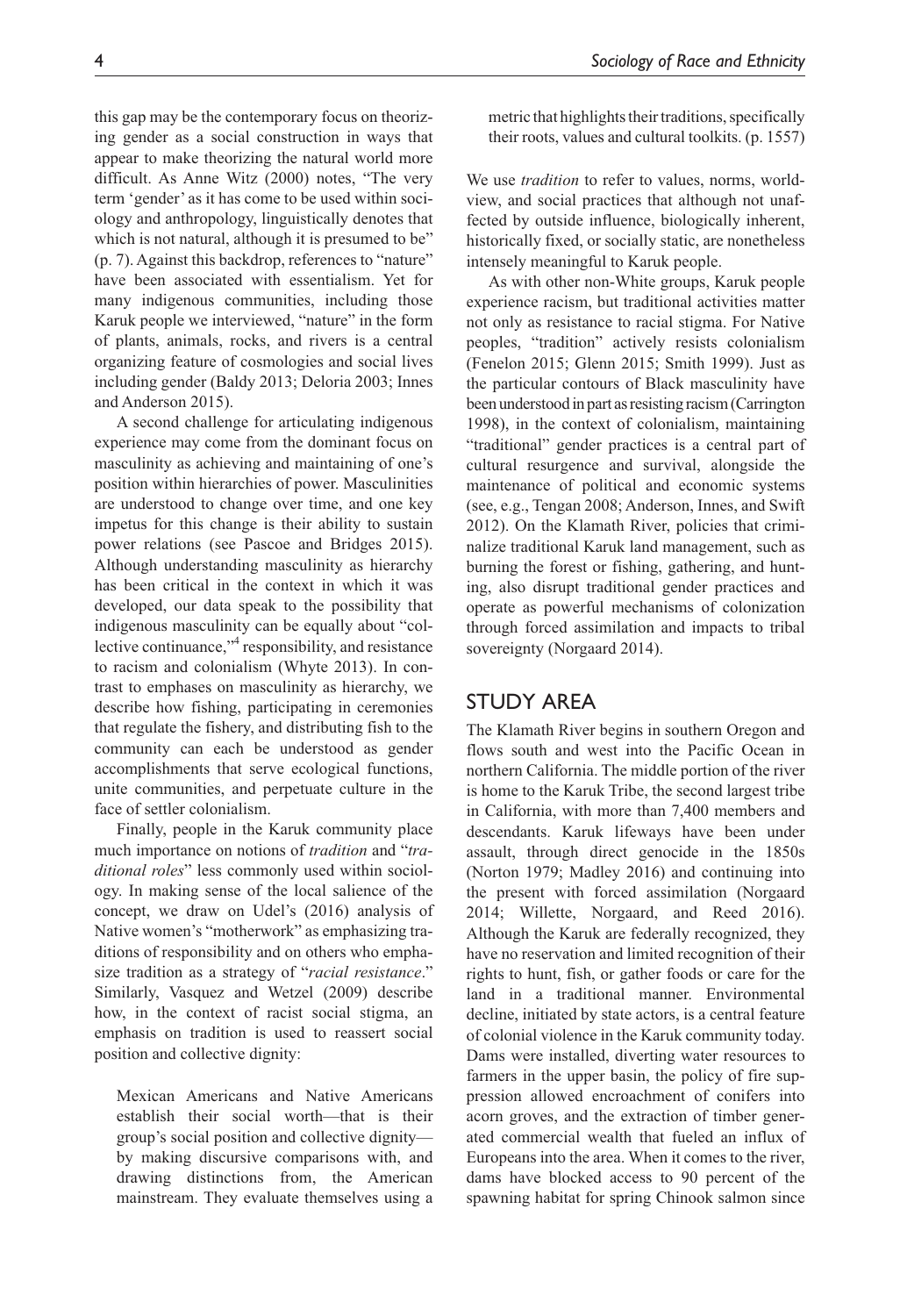the 1960s. Dams also create warm water temperatures and have fostered the growth of dangerous cyanobacteria. Salmon have particularly important material and symbolic significance for Karuk people given that historically, they accounted for more than half the total calories and protein people consumed. Salmon continue to be an important food source and figure centrally in spiritual practices, stories, and the social organization of daily life (Norgaard 2005). Absence of traditional foods, like salmon, is a mechanism of forced assimilation, as people must replace the traditional subsistence economy with store-bought foods. Forced assimilation is even more overt when game wardens arrest people for fishing according to tribal custom.

### Methods and Data

This project began with the proposed relicensing of a series of four dams known as the Klamath River Hydroelectric Project (see Norgaard 2005). Starting in 2003, Karuk cultural biologist and traditional dipnet fisherman Ron Reed and non-Native sociologist Kari Norgaard worked together to assess impacts of the dams on the health, culture, and economy of the Karuk Tribe. As an "insider," Reed used his knowledge to frame relevant research questions, identify existing data sources, and gain access to participants. Information presented here is compiled from in-depth interviews with Karuk tribal members and archived testimonies from Federal Energy Regulatory Commission (FERC) dam relicensing hearings. In 2004, 18 open-ended, in-depth interviews provided detailed information from tribal members regarding health, diet, food access and consumption, and economic conditions. The gendered impacts of fisheries' decline became apparent. To better understand the experiences of Karuk fisherman, in 2008, we conducted 25 additional interviews with traditional fishermen and their families and reanalyzed the 2004 interviews and the FERC testimony for content on gender constructions and gendered impacts. Because dipnet fishing is a masculine activity in Karuk culture, our interview sample contains more men  $(n = 19)$  than women  $(n = 6)$ . Our sampling reflected our central focus on men's experiences, but we used interviews with women to contextualize men's accounts. Interviewees were selected via theoretical sampling to reflect a range of ages and experiences of men from fishing families throughout the 100-mile length of the watershed within Karuk ancestral territory. Our sampling purposely included men who

had more access to fishing because of their location near the ceremonial fishery and men who had less access either because they lived farther away or came from families who were more assimilated. Interviewees ranged in age from their early 20s to their late 60s. Interview questions centered on descriptive aspects of fishing, the meaning of fish and fishing in men's lives and the lives of their families and the community, the meaning of recent declines in fish populations, and how men coped with these declines. Interviews were recorded, transcribed, and coded.

No software program was used for data coding; rather, transcripts were carefully studied for emergent themes relating to the experience of fishing, the Klamath River, and environmental decline. Initial themes of identity, community, responsibility, tradition, and resistance were immediately apparent. After initial codes were developed, all transcripts were read again multiple times to identify additional themes and refine analytic categories. During this rereading, additional themes of colonialism, ecological violence, and anticolonial resistance were developed. Norgaard used analytic memos and constructed tables to discern relationships between codes and, for example, how identity is related to environmental decline, colonialism, and resistance. Furthermore, the authors spent many hours in conversation during the period we conducted interviews (often in the course of driving the long distances up and down the Klamath River to reach respondents). These conversations were important opportunities to discuss relationships between themes and bridge gap between Reed's understandings as a Karuk insider and Norgaard's understandings as a non-Native academic. A third layer of analysis occurred when J. M. Bacon joined our team. At this point, additional concepts from masculinity literature, including tensions with theory on masculinity as hierarchy, were identified within the transcripts and were elevated to important themes within the analysis. Bacon was also instrumental in refining our conception of the operation of colonialism vis-àvis environmental decline.<sup>5</sup>

Although confidentiality and anonymity are the norm in sociological research, best research practices in Native communities identify speakers to give credit for intellectual property, especially when traditional knowledge is shared (Smith 1999). We present voices without names here because passages articulate personal experiences and do not contain traditional knowledge. We shared the final article with interviewees and received permission to use quotations in specific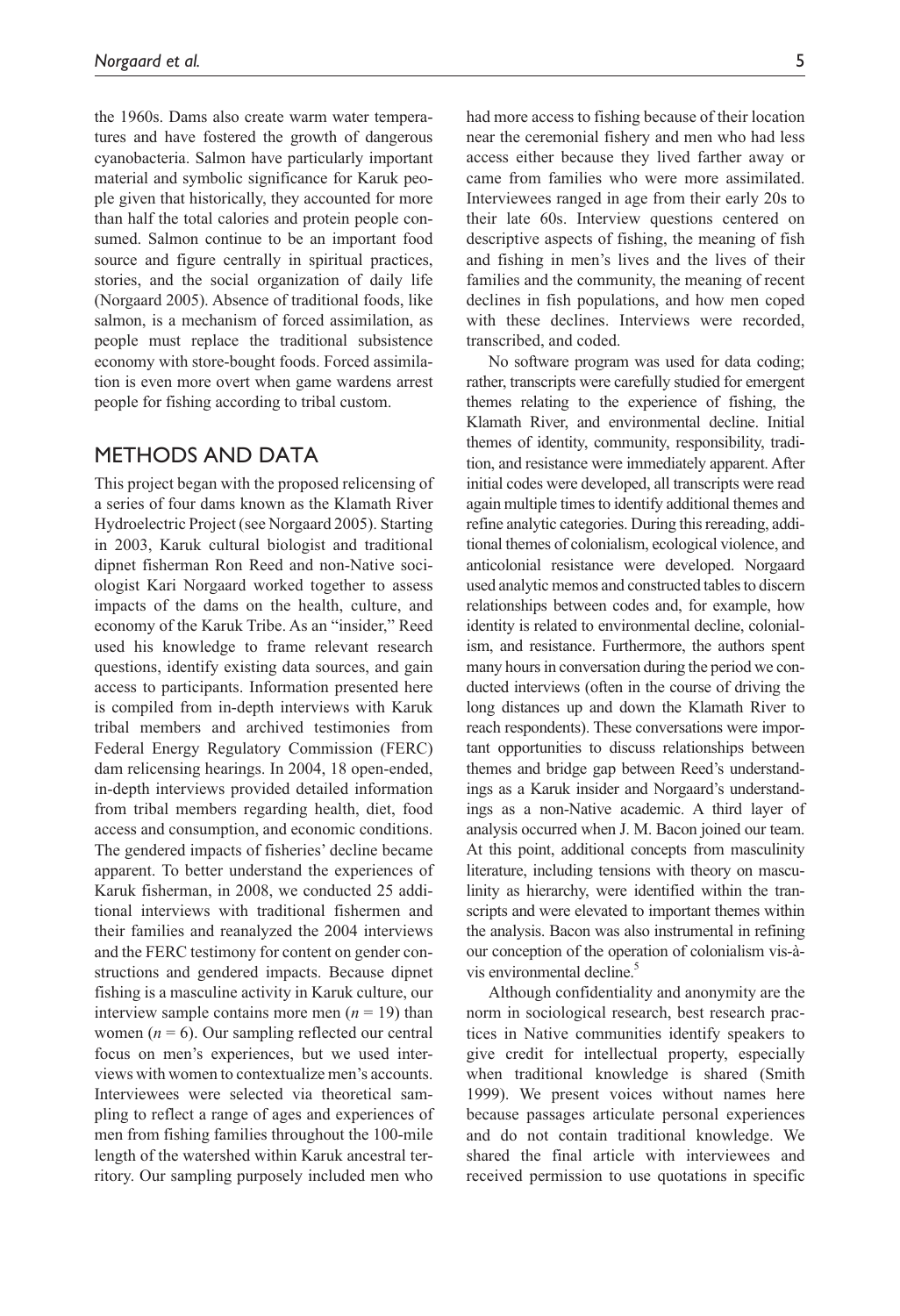contexts (Denzin, Lincoln, and Smith 2008; Smith 1999).

#### Results and Discussion

We find that the natural environment has a central influence on constructions of Karuk masculinity. Men interviewed related anger, grief, guilt, and shame over of the absence of salmon in the river and their consequent inability to perform social responsibilities for their families and communities. The negative experiences these men described have significant material and symbolic impacts. The absence of fish affects both food availability and the quality of social networks, which in turn affect identity and practices. Men's individual struggles to construct themselves as men are interwoven with struggles against racism and colonial ecological violence (see also Bacon in preparation). The absence of fish and the inability of men to perform traditional masculinity also symbolize cultural genocide to the community. Finally, we show how some men restructure masculinities through engagement in environmental activism and biological research in ways that refashion traditional Karuk values of responsibility to fish, community, and collective continuance in new settings.

#### *Constructing Traditional Karuk Masculinity: Responsibilities to Fish, Family, Community, and Collective Continuance*

Since time immemorial, Karuk people have held responsibilities to tend and care for the food and cultural-use species they consider relatives. These species flourish as people who manage the landscape through burning, digging, prayer, and other activities. Many such traditional management tasks are gender specific. For men from fishing families, fishing comes with a set of responsibilities to family, community, and to the fish themselves. Tending, harvesting, sharing, and consuming are part of a pact across species. Leaf Hillman, director of the Karuk Department of Natural Resources, explains,

We believe that we were put here in the beginning of time, and we have an obligation, a responsibility, to take care of our relations, because hopefully, they'll take care of us. And it's an obligation that we have, and so just like—we say, well, we have to fish. They say, "Well, there aren't that many fish this year, so I don't think you should be fishing." That is a violation of our law. Because it's failure on our

part to uphold our end of the responsibility. If we don't fish, we don't catch fish, consume fish . . . then the salmon have no reason to return. They'll die of a broken heart.

Other traditional activities that people do to fulfill their responsibilities to the natural world include ceremonial management of the fishery to ensure "escapement" and burning of the forest to enhance runoff. These dimensions of reciprocity are key social and cultural values. Karuk fishermen have responsibilities to the human community as well as through the provision of fish. As one woman in her 40s from a prominent fishing family describes,

My family when they go fishing, they go fishing for all the Elders not just our grandparents or great aunties and uncles. They go up to the tribal council and give out fish to the Elders. They take that responsibility very seriously.

The role of community provider is a crucial aspect of fishermen's identity and a source of pride. Fisherman Ron Reed reflected on this pride, as well as how it connects him to both the earth and his people across time, an experience of collective continuance: "Being able to fish for people, for the ceremonies. There's a great deal of pride being able to deliver fish to people. It connects you to the earth, it connects you to *pananahouikum*, the people that walk before us." Because it is men who fish, carrying out this responsibility is deeply entwined with gender identity.<sup>6</sup> One mother in her early 30s described the importance of managing resources for men's sense of what it means to be a man:

It's like that is what is what makes them a man, it's part of who they are. Fishing and hunting and forest management . . . those are what makes a man a man . . . you know and I so I think that they're really excited to get to participate in those kind of things and take great pride in it.<sup>7</sup>

The traditional knowledge embedded in these practices is key for individual identity, cultural, and ecological continuity (McGregor 2008).<sup>8</sup> Another younger fisherman in his early 20s explains,

I've actually dipped my first time last year and it felt good. I want my son to do that . . . and it's an important role in being a man in the tribe . . . you know . . . you fish for your family, you fish for the people . . . .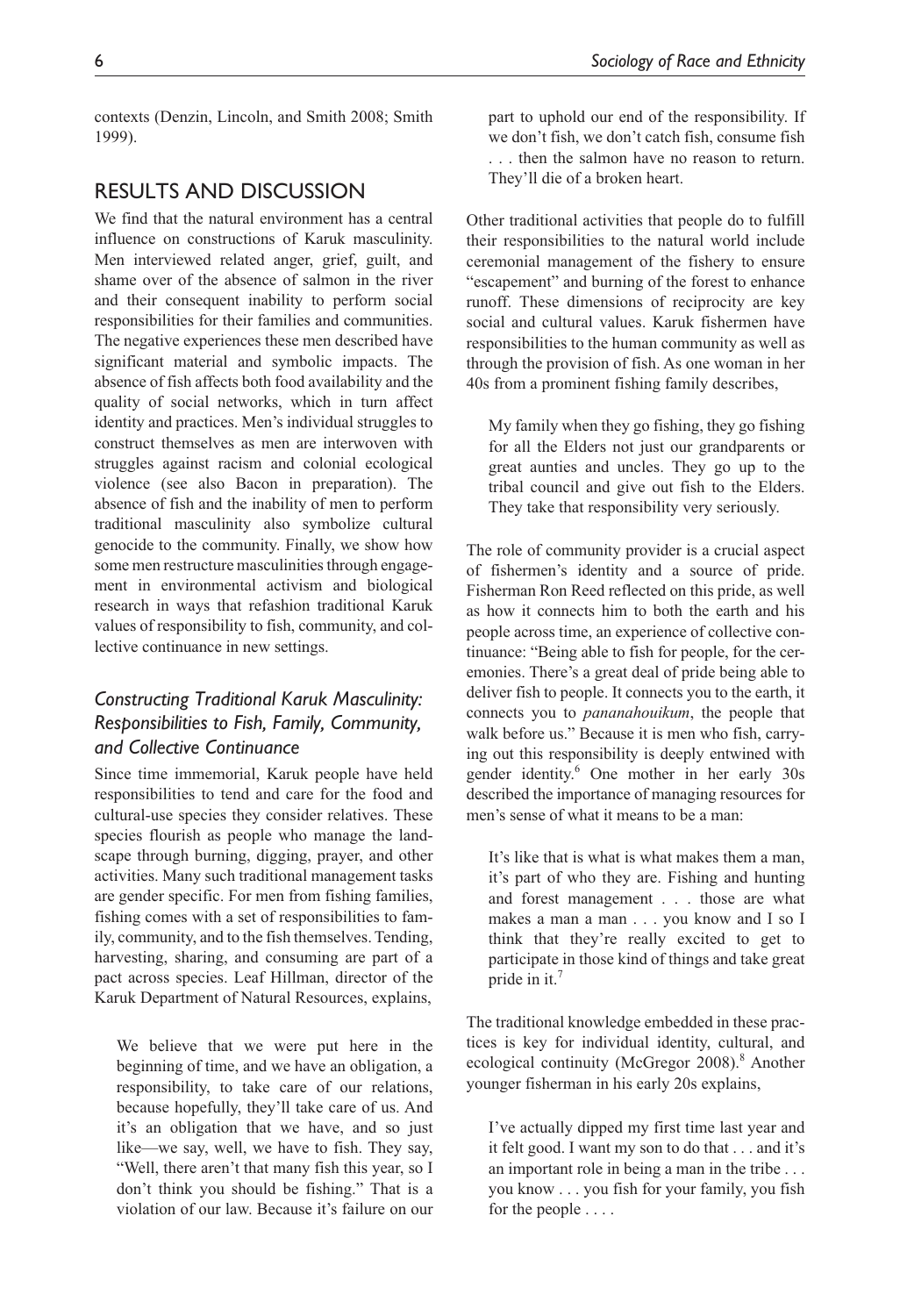That one's first time "dipping" and other aspects of fishing serve as an informal rite of passage for boys and young adults further underscores the importance of fishing to Karuk and masculine identity. As families fish, boys learn a host of skills and traditional values. As coauthor Ron Reed explains,

Originally, you had family rites down at Ishi Pishi Falls. Now kids are just going through life and living, but actually they're being trained at a very young age. You teach them how to go down, carrying them down there as a baby and getting them familiar with the Falls, and pretty soon, the next thing you know, they're walking. You take them down and let them go as far as they can. The next thing you know, now they're walking all the way down. Pretty soon, they're packing little Jack out [smaller salmon]. Now they're packing the salmon out. Pretty soon, they're clubbing for you, they're cleaning fish and packing them out. Then actually giving them to Elders and learning how to process fish, how to gather the materials for your fish poles, and how to do all those type of things.

Although present scholarship emphasizes how social context and setting structure the ways people "do gender" (West and Zimmerman 1987), here the natural world is central in Karuk constructions of masculine identity. Karuk masculinity is not only about the act of fishing, or even the act of actually catching a fish, but about participation in responsibilities to fish, family, community, and the future, each of which can be enacted *only if ecological conditions are right*.

The presence of specific ecological conditions also informs how boys and men come to internalize masculine identities. One middle-aged man from a traditional family reflects on his understanding of his importance in the community and sense of responsibility in the course of providing for his people:

I killed my first deer when I was about 12 years old. It was a big four-pointer and one of the things that really sticks in my mind right now, is that after my brothers cut it up, gutted it, at that time, I realized that I was an important part of our society, because I was able to give meat to my aunts, my great-aunts, my uncles. Even today when I catch fish in the falls, I don't bring fish home. I give it away to Elders. People who don't have kids who can go down and pack fish up for them. I take fish to these people.

Being "Karuk" is shaped by race, gender, colonialism, and ecological conditions. The act of fishing simultaneously confirms one's identity as a *man* and *Karuk*, as this mother alludes:

I think that that's one of the things we end up with today because we have a limited view of roles. It's like you're either a fishermen or. . . . If you are a guy, you gotta be a fishermen. You don't want young boys to think, "I've never been to the falls to fish" you know, "so maybe I'm not quite the Indian that someone else is who goes to the falls and fishes."

For Karuk men with whom we spoke, Karuk masculinity becomes synonymous with enacting these responsibilities. *Environmental* conditions make possible sense of self, social interactions, and social structure. But as the speaker notes, with the decline of salmon, these Karuk constructions of gender are vulnerable today.

#### *Changing Environment, Changing Masculinities: What Happens to Karuk Masculinity When There Are No Fish?*

Park and Pellow (2004) claimed that racial formation and institutional racism are a "complex set of practices supported by the linked exploitation of people and natural resources" (p. 403). Racialization and colonialism via environmental policy are ongoing. Despite the significance of earlier environmental impacts such as hydraulic mining and overfishing in the early 1900s, the testimony of adults and Elders indicates that very damaging impacts to the abundance of fish occurred within the lifetimes of most adult Karuk people today. Whereas many people reported eating salmon up three times per day during fishing season in the 1980s, by 2005, the tribe of more than 3,500 people caught fewer than 100 fish at Ishi Pishi Falls the entire year. Present-day conditions of poverty and hunger have been produced through state processes of environmental manipulation at the same time as they impose constructions of what it meant to be "Indian." These environmental changes have drastic implications for Karuk men in particular. The way one woman on her 30s who worked for a tribal prevention program understands it,

I think that traditionally you know there are pretty strong gender roles and roles for individuals within the community and when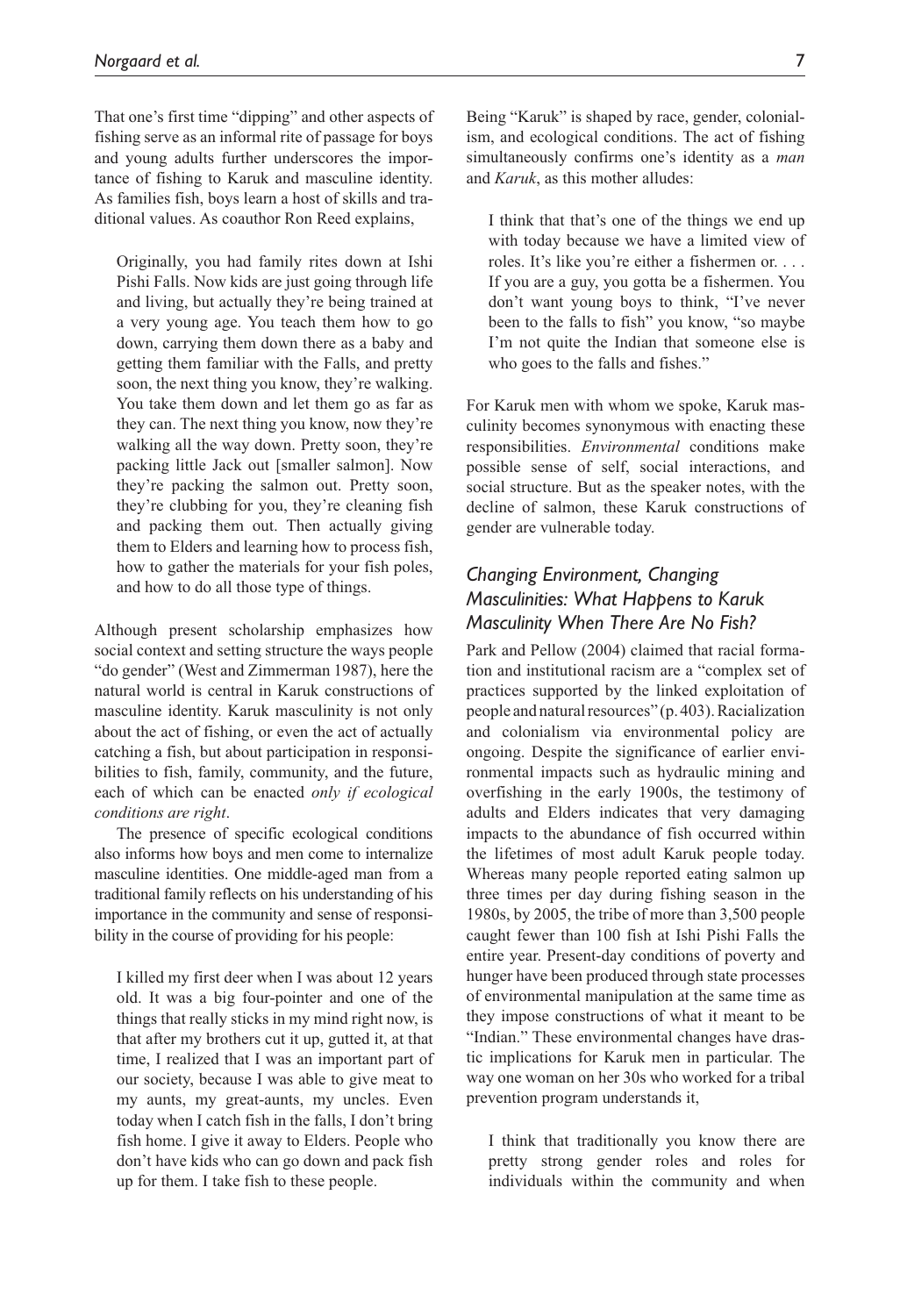you can't fulfill those roles, that's when we start to have problems like drug and alcohol abuse even domestic violence and child abuse. This is just my perspective, but I think if fishing and hunting and providing for your family is what makes you a man, then if you are not able fulfill those things, how do you prove that? How do you show that?

Gender performances are not merely of individual consequence but hold racial meanings and are fundamentally necessary for Karuk culture to continue. Connell (1990) wrote,

It follows that any particular form of masculinity can be analyzed as both a personal project and a collective project. Conflicts over a form of masculinity similarly have two levels, in which rather different things are at stake. On one level, alternative transformations of personal life are at stake; on the other, alternative futures of the collective gender order. (p. 454)

Thus, men who were unable to uphold their responsibilities felt not only an individual sense of shame or status loss, but also guilt in relation to their community responsibilities as this fisherman describes:

Elders are always trying to give you money, and you know, you respectfully deny it, and then some Elders respectfully demand that you take it. And so there's prayer in return. And when you do that, you're living the good life. You're giving people fish, you're doing what you're supposed to do. But when you're not able to do that, there's a sense of emptiness, there's a sense of not meeting your responsibility. When people tell you, they hadn't had fish in five years. Or three years, or two years, or I haven't eaten eel in ten years. Your Elders yearning for the food, and you know, it's a scary situation to be in. All of traditional fishermen back in the day, you're supposed to take care of your family first. Your family was taken care of first, then you reached out to the other community members, and now it's impossible to do that.

People also describe stress as the inability to fulfill responsibilities to the Creator, $9$  to particular species, and to the human community. In the words of one young man, "If an Elder is asking you to go fish for him, that's like an honor, and if you can't fulfill that honor, it's kind of degrading inside, you

know, it's hard on the spirit." Another older fisherman from the same community describes how the inability to "make things right" both for the fish and human community weighs heavily on those who carry this responsibility:

I see this with my own family, people in the community, they feel responsible in part for what's happened with the fish. Not that they caused the degradation [crying]. But what else can you do? You can only do so much. You know, you can make your prayers, you can rally, you can go down there and pray at the falls, you can go to the ceremonies, but at some point you know, it's just beyond your ability to do something and when you reach that point where you can only do so much, and you can't do anymore, that's when it's lost [crying]. You know? And, when you see your role as a young man or as a person who's supposed to get fish and go feed these people so they can have that ceremony so they can fix the Earth, fix the world—you go down and you look below the bridge and there's more dead [crying]. You can't be the one who makes the water ten degrees cooler.

Although changing environmental conditions affect the gender performances in unique ways, they appear to be particularly damaging for men. One person described how many of women's traditional activities (parenting young children, tending and harvesting forest foods, and basketry materials) are *relatively* available.<sup>10</sup> Masculine identified activities of hunting and fishing have been more acutely affected by environmental decline and state regulation. Udel (2016) similarly noted this phenomenon on a more general level:

In the face of coerced agrarianism and the attending devaluation of hunting. . . . Women's traditional roles as procreator, parent, domestic leader, and even artisan have, to some extent, remained intact. . . . Women often became the custodians of traditional cultural values, engaging in reproductive labor and motherwork. In contrast, men suffer from an inability to fulfill traditional roles. (p. 332)

Just as literature has found that men's unemployment in the formal economy can translate into violence and drug use when men lose status, people we spoke with, including this woman in her 40s, made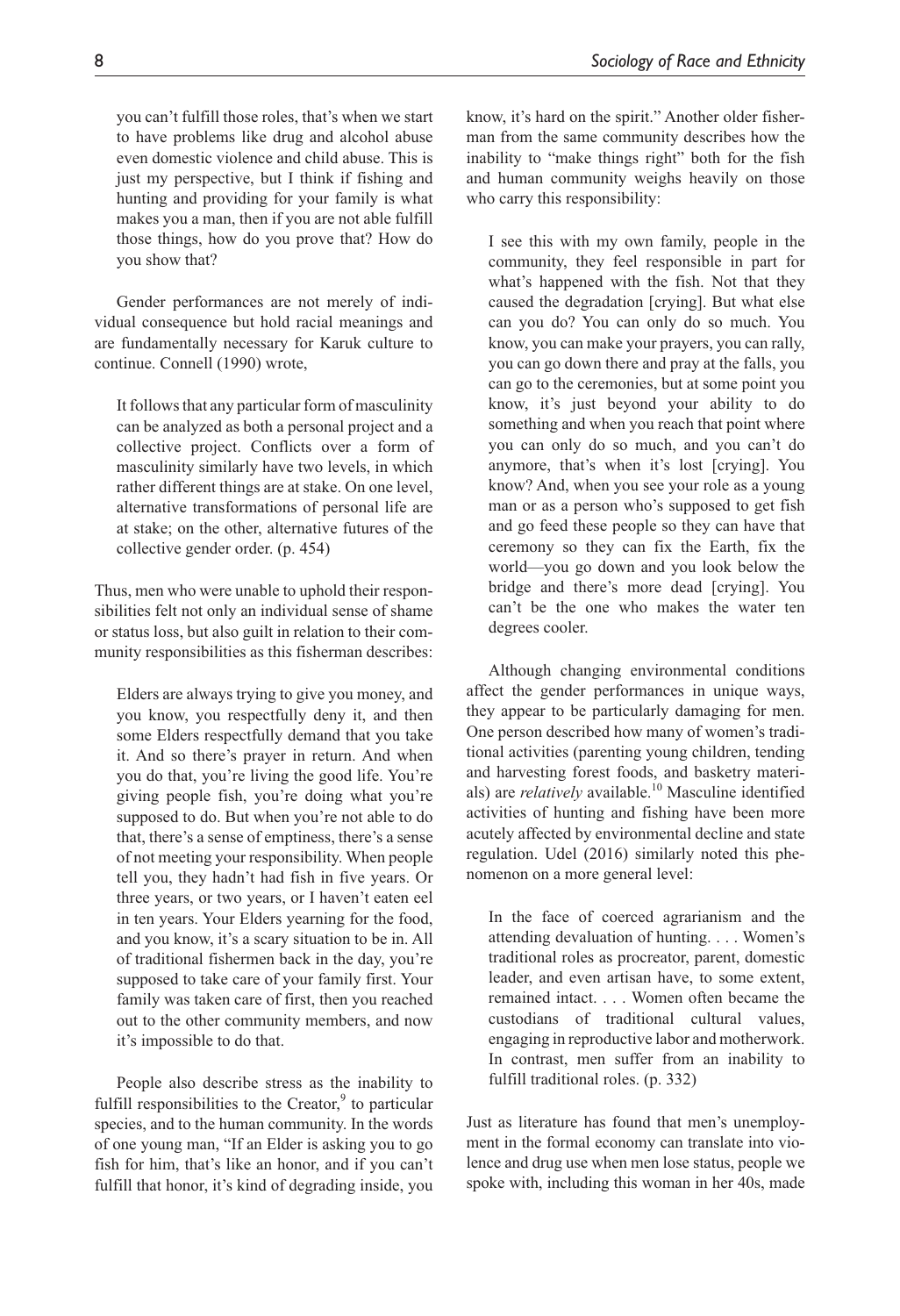analogous connections between the disappearance of fish, declining self-concepts, alcohol and drug use, and violence in the Karuk community:

Just seeing my brothers and what they've gone through from being able to go down every summer to the falls to fish, and now not being able to do something like that. I mean they're finding other things to occupy their time, and you know, it's not always constructive!

They would fish and that was their role and they distributed that fish to people, and that was their capital, networks. When that's not there, where's your value? What's your role as a human? What's your role and function? It's no different from somebody who had a goodpaying job, was respected and well-known in the office and then they get laid off. There's that loss like, well, what do I do now?

Anger is also a response men described to the changing circumstances and inability to perform appropriate activities as this father of four describes:

You know when I get pissed off, you know what I do? I go out and start drinking. But what if I had salmon? If I had a fucking, if I had a sweat lodge in the back of my house . . . or if I had a fishery that we had enough fish I could go give my mother and my kids the way we need to live . . . that's what we're looking for.

Critically, despite important similarities between formal job loss for non-Native men and the circumstances of Karuk men we interviewed, individual experiences of shame, anger, stigma, or loss emerge not only in relation to self and their inability to provide for a nuclear family but also in relation to their sense of responsibility to care for a larger community, to the fish, and to the *Ikxaréeyav* or Spirit People, and, as we discuss next, to fight against racism and colonialism (Innes and Anderson 2015).

#### *Ecological Decline as Racial and Colonial Violence: "Doing Masculinity," Anticolonial Resistance, and Engagement with Collective Continuance*

People in the community are keenly aware that men are unable to catch fish as a result of "unwanted outside" interference that has ordered the natural world around the goals, values, and economic activities of non-Native society. One father put it this way:

You basically see this assault or this attack on your family, either directly as humans, but also the extension of your family relationship and the tribal perspective of seeing that with salmon, you see this attack. There is this constant, I guess the only word I can think of is assault, on them. And there are certain things you can do within your capacity, and then some things are so broad outside of the influence, that it's hard to comprehend what's going on.

Through declining river conditions individuals come to understand their position in a racialized and colonial system of power relations. This power is internalized and experienced via disruptions to individual gender identities and to the community gender structure at large. One of the coauthor's cousins, a father in his 40s, spoke of men being "stripped" of "his" ability to perform traditional masculinity:

The man has to go to the store now to get the groceries instead of going out and getting them in the woods cause you have all these regulations and stuff from the fish and game. It's against the law, you know, and in that sense, a Karuk man if he was a traditional male, he'd be feeling like he was stripped of his tradition, you know, stripped of his way of life because he is no longer allowed to go out and get more than two fish to provide for his family.

The inability of Karuk fishermen to carry out these gendered social practices is understood as a manifestation of both racism and structural genocide. One man who works in the tribal fisheries program emphasized how

I guess, one of the biggest issues is it's a dying art, you know. I mean from being a fish people a couple of generations ago, now our fishery's at risk. Our fishing identity is at risk. There are maybe a handful of fishermen left, so therefore a handful of families that are associated with that fishery . . . .

These experiences of a degraded river are associated with a long-felt awareness of Karuk culture and life under attack, as well as a long-standing sense of their imminent destruction. Many people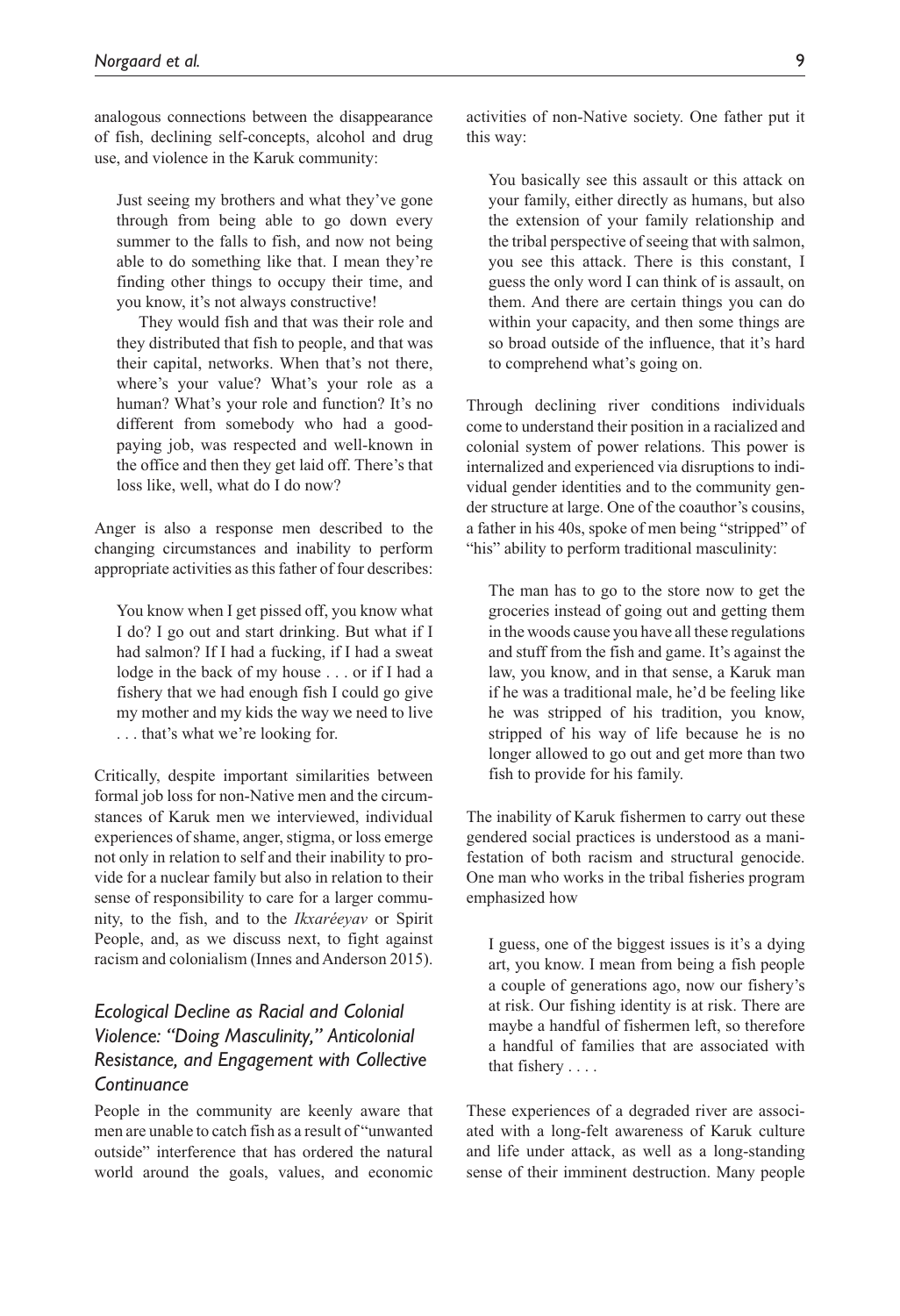shared stories such as the following told by one of coauthor Ron Reed's cousins:

Karuk people actually believe that if salmon quit running, the world will quit spinning, maybe the human race as we know it may be nonexistent . . . if the river quits flowing, it's over . . . if salmon quit running, it's like the sign of the end . . . .

The fear and dread expressed in these accounts form a foreboding backdrop, as changing environmental conditions become the forefront of structural genocide. We describe this situation as "colonial ecological violence."<sup>11</sup> Intentional resource destruction has long been a tool of genocide and forced assimilation in North American colonization. Today ecological destruction remains the leading edge of forced assimilation, structural genocide, and colonialism for Native people who have managed to retain relationships with ancestral landscapes and species. Degradation of the natural environment continues the transfer of power and resources from Native to non-Native people. Colonial ecological violence is racialized in that it targets people of particular racial categories and operates through disruptions of identities that are central to individual self-esteem, collective meaning systems, and cosmologies. Colonial ecological violence is also gendered, disrupting the process of gender identity within indigenous communities.

Colonial ecological violence generates wealth and poverty; at the same time it inflicts symbolic violence on individuals through shame and powerlessness when people internalize structures of racism and colonialism. As a result, Karuk men's individual struggles to understand themselves as men are interwoven with an understanding of ongoing colonial ecological violence in the river basin. Fishing is about masculinity, but in the context of present environmental decline and community resistance to genocide. At its most basic level, continued engagement in traditional activities asserts that "we are still here" in the face of a hegemonic social discourse of extermination (Smith 2012).

To account for Karuk masculinities, we must continue to extend those definitions that emphasize masculinity as hierarchy. For Schrock and Schwalbe (2009), "All manhood acts as we define them are aimed at claiming privilege, eliciting deference, and resisting exploitation" (p. 281). Yet in this case, the "manhood acts" performed by Karuk men serve ecological functions, unite families and communities, and perpetuate culture in the face of

genocide. Although we do not claim that Karuk gender relations are free from hierarchy, exclusive definitions of masculinity in relation to power and domination at worst appear to privilege colonial masculinities and at best leave no room for indigenous conceptions of masculinity in the form of carrying out responsibilities to the natural world or to community.

#### *Restructuring Masculine Identity as Activism and Fishery Management*

I think my little ones are always going to be connected to the fish cause that's what I'm going to teach them, but you know you got to have fish to teach them how to fish. . . you know, the numbers dropping like they do . . . it'd be hard, you know to tell your son how to dip when there's nothing in there to dip . . . . (Traditional fisherman and father in his 30s)

Forced alterations to gender practices from environmental decline are a form of violence evident in the damage wrought on individuals and the community. As is not uncommon for members of other racial groups experiencing regular violence, nearly all the men we spoke with have struggled with the use of alcohol, drugs, or violence at some point in their lives. These men made direct reference to how ecological violence altering gender was a source of their struggles, as voiced by this man in his 30s:

Sometimes, when there's low economy and there's no other jobs to do, it's just tough—you drink it away because, well . . . what the hell, there's nothing that you can really do that's going to be good anyways. So you pass the day by numbing the senses. You know when things aren't good with the fish, people take it out because they're stressed, right? Normally, that salmon would be that role of building that capital when you don't have that capital; it's not a reservoir of monetary or even, kind of like, "I owe you one" type of thing to draw from.

In the face of change, individuals continue to work to create meaningful identities and find ways to express their gender constructions and cultural values. As Sherman (2009) found with the decline of the timber industry in rural California, men sometimes restructure ideal forms of masculinity to make them attainable. Sherman described how unemployed men in Golden Valley restructure masculinity through an emphasis on fatherhood and engagement in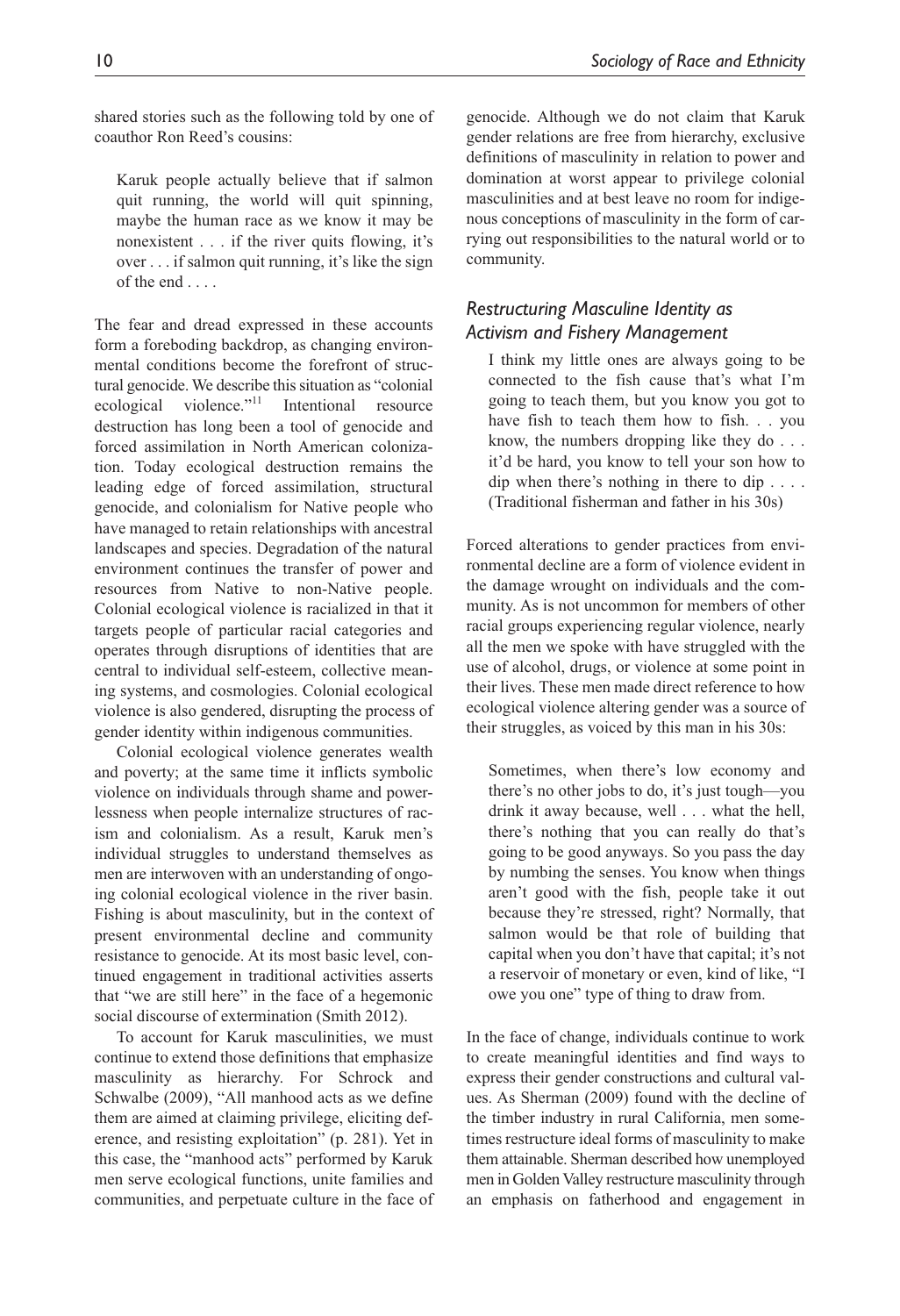activities of hunting and fishing. Karuk masculinities are not static either; men continue to remake their identities in the face of decline.

Although alcoholism, violence, and drugs are responses to the absence of salmon, many Karuk men also engage in activism aimed at removing dams and work with the tribal fisheries program. $^{12}$ Through both fishery work and activism, men describe transferring traditional cultural responsibilities to fish, community, and collective continuance into new settings. These directions seemed particularly important for younger men, who described a more immediate either-or dichotomy between drinking and work on the fisheries crew. A man in his early 20s told us,

I've been doing this [working on a fish crew] for about seven months now, and six of them were volunteers, and that for me personally was awesome. . . . I see a lot of my peers running around and they don't know what to do, and I've been there before and running around drinking alcohol. . . . I think it's very important for people my age and even younger to get involved with this. I mean it's good, and you feel like you're a part of something. It's a strong connection.

When asked how they coped with the present environmental situation, these young men spoke of their work on fish crews:

My job, for one, you know I'm out here in this job. If I can be a part of maybe restoring the Klamath, then that would make me feel good. You know, if I keep that positive feeling going, then that helps me kind of black out the negative part of the world, you know. I think that if everybody can do their part . . . bringing the salmon back and restoring the health of our river, if everybody reaches out and does their own little part . . . .

Men were proud of their work. They described how it gave them a feeling of caring for place, culture and ecology, as this young man voices:

I feel like we're making a difference, you know, the numbers will start to come up, they have already, you know. They're already coming in the tributaries that we blocked off and made pools for them. Now they're up there and they're spawning in there . . . that's the proof right there.

Note how the expression of traditional Karuk values of reciprocity and responsibility appears among the important dimensions of experience voiced by men in these passages. Although work on the fish crews is a powerful daily expression of acting on behalf of the fish and Karuk community, only a handful of men have options for employment in the tribe. And although habitat restoration does make an enormous difference, the struggle to restore salmon is increasingly critical in the face of climate change.

Another dimension of emerging "traditional" masculinity is engagement in political action. The Karuk Tribe is part of a national effort to remove four dams on the Klamath River. People we interviewed had participated in events from rallies to direct action protests. One man in his early 20s who has been involved in direct action describes the importance of these activities in terms of his responsibilities to family:

The thing that keeps me going is that saying we don't inherit this land from our Elders and our ancestors. We borrow it from our children. I try to keep that in mind. I just got to do my part. I'm just another animal who's going to be here for this little tiny span, and hopefully I can smash some stuff up and maybe be smashed up in the process. And hopefully afford my family some of the things I was afforded as a child.

Another man in his 50s explicitly translated the notion of traditional responsibilities to fish and community to a responsibility to speak out against the ongoing colonial ecological violence:

Before, it wasn't easy. Ceremonies, subsistence, those, you know, those aren't easy things to accomplish. There's a great deal of responsibility and pride involved in those activities, but we never had to go speak for the fish, we never had to go talk about our values, our cultural ways, our traditional values. As long as we followed them, we were taking care of them. But now the fisherman's role is also to speak for the fish. Speaking publicly isn't a common trait of the Karuk people. The people who speak on behalf of the fish or resources are people that have taken that responsibility and have been able to speak for the resource in a way that is foreign to us  $\dots$ .

I decided to start speaking on behalf of the fish. On behalf of the fishermen. On behalf of the basket weavers, on behalf of the people who walk before us, and on behalf of the people who walk after us. That's the fisherman today. It's a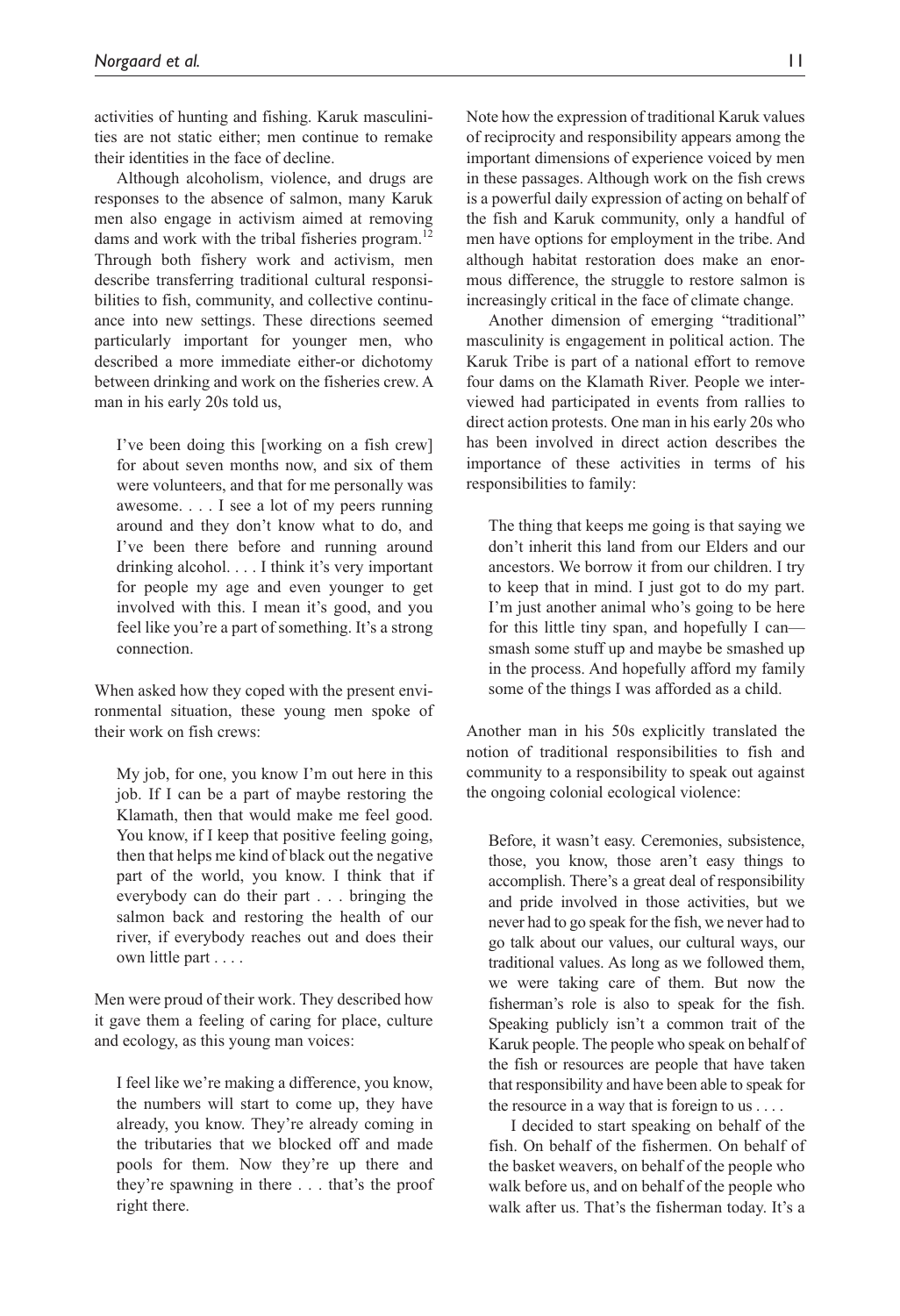burden, it's a responsibility, it's what I cherish, and I wouldn't do anything else. I mean, this is, God put me, the Creator put me on this earth for a reason. I think I'm fulfilling that reason. That's what it is to me being a fisherman today.

Working to repair ecological damage is, for many Karuk men, a way to repair their traditional gender identities and to resist the dual forces of white supremacy and colonial domination. Although responsibility and reciprocity across species and community are still expressed, the masculinities that have emerged in the context of environmental decline are also different. The material absence of salmon cannot be replaced through symbolic reconstructions. Activism and work restoring fish habitat cannot replace prior forms of masculinity both because nature plays an increasingly symbolic role and because the many social interactions associated with harvesting and distributing fish do not occur. Furthermore, this masculinity is tinged with worry and ultimately relies on a possibility of a future return of the salmon.

## CONCLUSION

The theory of racial formation has become the central explanation for race, racism, and racial outcomes in the discipline of sociology (Golash-Boza 2016; Saperstein, Penner, and Light 2013). Yet within this generative framework, there is a surprising absence of attention to the importance of the natural environment as a material and symbolic resource for the process of racial formation and colonialism. We have presented a case that the natural environment affects how traditional Karuk fishermen construct gender, organize social practices, internalize identities and power structures, and resist racism and structural genocide. The fight these men carry out to retain traditional masculinities is part of a larger collective resistance to racism and colonialism in the form of forced assimilation. Just as Curington (2016) argued for an intersectional approach to multiracial formation, we hope that our case study will enable a more intersectional approach to racial formation theory in which each of the intersecting vectors of race, gender, the natural environment, and colonialism are not only visible but understood to be indispensable. Only by bringing an intersectional analysis to our theorizing, and including the natural world, can we understand the construction of traditional Native masculinity, or the ongoing operation of gendered and racialized colonial ecological violence in Native communities.

We believe that ecological decline makes interconnections between the natural and the social increasingly visible for non-Native racial and gender constructions as well. Park and Pellow (2004) wrote, "Racial formation in the United States has always been characterized by an underlying link between ecological and racial domination" (p. 408). The intensification of environmental degradation in recent decades makes attention to the relationship between racial dominance and environmental degradation more important than ever. The complex interplay between "natural" and "social" is evident through the presence of toxins in human bodies, crises in economic systems, and the deep emotional responses people experience to changing physical ecosystems. Environmental decline in the form of species loss, toxic contamination, energy shortages, and now climate change is reshaping the baseline conditions around which human social, economic, political, and cultural systems are organized. In the face of rapid environmental degradation, the importance of the natural world to racialized and gendered dynamics of power and inequality has become both more visible and more important to understand (see Vinyeta, Whyte, and Lynn 2016).

More engaged theorizing of the natural world is not the only suggestion from our data. Native perspectives have much to offer sociologists of race and ethnicity (see Anderson 2010; Anderson et al. 2012; Goeman and Denetdale 2009; Jaimes and Halsey 1997). Robertson (2016) wrote that "centering Indigenous research in mainstream sociology is difficult at best" (p. 248), and yet "indigenous research is vital for challenging deeply embedded colonial assumptions and practices that have long constituted Native Peoples as objects of research rather than as authorities on their own lived experiences" (p. 248). Native feminists assert that colonialism and decolonization are gendered processes, yet attention to how colonialism organizes gendered identities and as well as the structure of gender performances by Native and non-Native people has barely begun (see Fenelon 2015; Glenn 2015). Voices from the Klamath point to the multiple ways that notions of tradition and responsibility may operate to sustain communities and resist colonial encroachment. In closing, we agree with Steinman (2016) that

increased awareness of settler colonialism which can be used to interpret a wide variety of racial phenomena through a historically specific, yet analytically structured and novel perspective may provide new energy to attempts to grapple with these questions, and enable a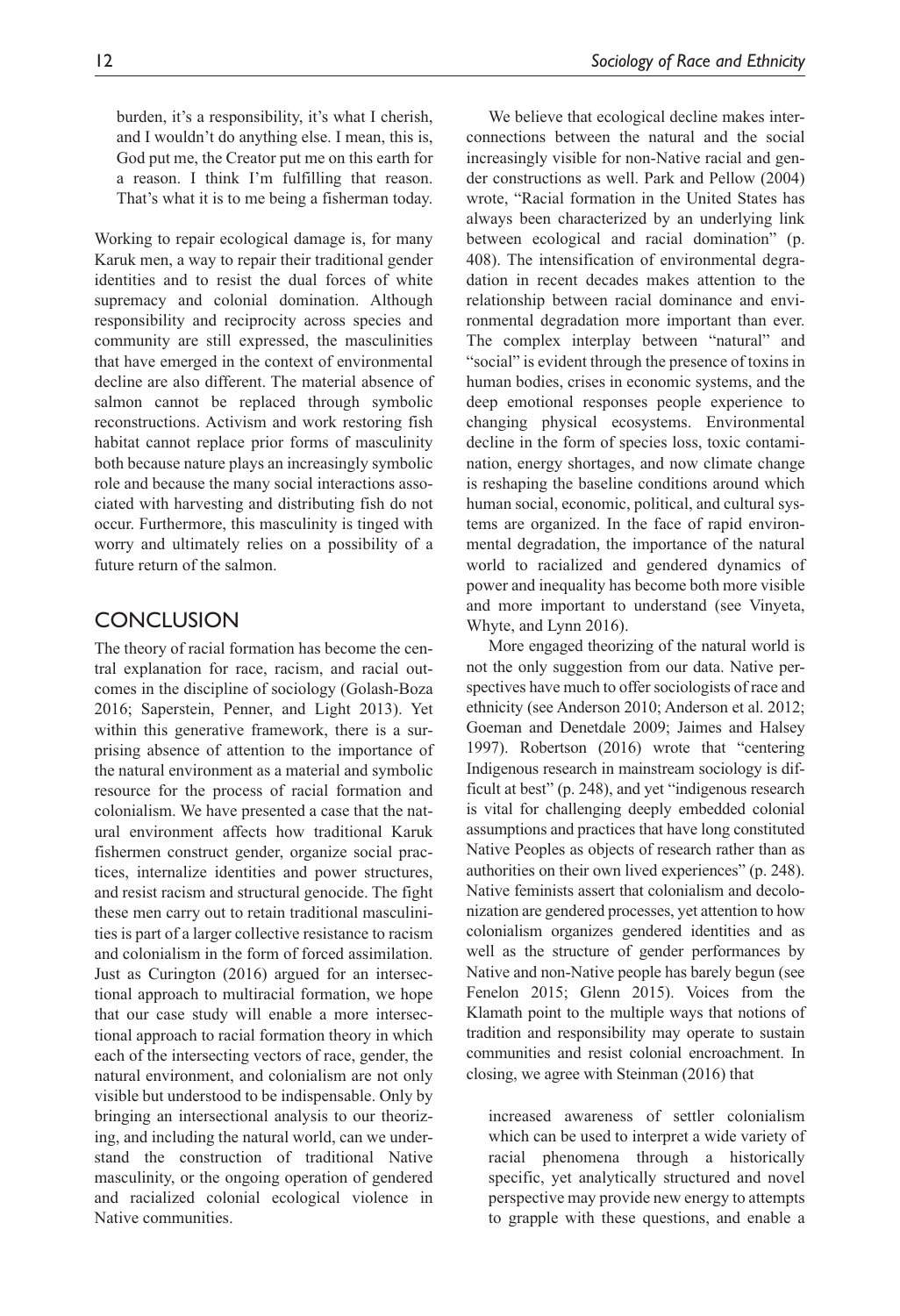greater facility for doing so among scholars and activists alike. (p. 233)

## **ACKNOWLEDGMENTS**

Thankfully none of us think, work or exist in isolation. This article could never have been written without the assistance of a great many people. Yootva (thank you) to our families for supporting our work, to the earth that is the source of our lives, and to all who shared their time and thoughts via interviews. Yootva to Leaf and Lisa Hillman of the Karuk Tribe and Dr. Frank Lake of the U.S. Forest Service for internal reviews of this article and for being continued sources of inspiration. Our thanks to Barbara Sutton, Jocelyn Hollander, Cheri Jo Pascoe, the Editors and anonymous reviewers for their thoughtful feedback on the manuscript. May the Karuk and all Tribal People achieve full sovereignty over their relationships, lands and spiritual practices.

#### **NOTES**

- 1. Historically, more than 600,000 adult salmon returned to the Klamath each year (Hewes 1973). Dams were partially responsible for the extirpation of at least seven spring Chinook salmon populations. Numbers of adult fall and spring Chinook salmon returning to the Klamath River have been highly variable in the past 30 years. The late 1980s witnessed multiple years with more than 15,000 adult fall Chinook and up to 5,000 spring Chinook. In recent years, figures have been less than 10,000 for the fall run and near 500 for the spring run (California Department of Fish and Wildlife 2014).
- 2. The 2005 Karuk Health and Fish Consumption Survey showed that more than 80 percent of households were unable to gather adequate amounts of salmon, eel, steelhead, and sturgeon. Note that although fish are central to Karuk diet and culture, not all Karuk men have responsibilities as fisherman. Men from nonfishing families have other family and community responsibilities, including hunting and holding specific ceremonies and dances, which are also affected by ecological decline.
- 3. Use of the term *tradition* runs the risk of essentializing and reifying Karuk culture as universal or static. Emphasis on traditional practices must be understood in the context of forced assimilation and colonialism—150 years of overt state pressures for people to relinquish Karuk culture—pressures that are ongoing today. Not only was precontact culture diverse, but the people with whom we spoke come from families with diverse histories of assimilation.
- 4. Whyte (2013) described environmental degradation threatening the "collective continuance" of tribal peoples: "Collective continuance is a community's capacity to be adaptive in ways sufficient for the livelihoods of its members to flourish into the future" (p. 518).
- 5. The term *colonial ecological violence* is from Bacon and is developed further in Bacon (in preparation).
- 6. Many features of gender systems could be likely be categorized as "gender complementarity" (Worthen 2015). And although men do the fishing itself, fishing season is a busy time for women, who carry out labor that supports these forms of masculinity, including cooking, canning and smoking fish, and driving their husbands, brothers, and sons to and from the falls.
- 7. We emphasize fish because of the material importance of salmon (accounting for a large portion of the traditional diet) and its symbolic significance in ceremonies, but hunting is another important way many men achieve masculinity, especially those who are not from fishing families.
- The Karuk Tribe has several recent reports articulating the relationship between traditional management, traditional knowledge and knowledge sovereignty (https://karuktribeclimatechangeproje cts.wordpress.com).
- 9. Many people use the term *Creator*, which references a deity that is singular and often presumed to be male. The use of this term, although widespread, is understood as an artifact of the influence of Christianity. The Karuk word *Ikxaréeyav*, or Spirit People, refers to entities that are plural and rarely gender specified (but appear to be possibly male or female in certain circumstances).
- 10. Activities traditionally performed by women, such as tending, gathering, and preparing forest foods like acorns or tending and harvesting basketry materials, certainly are affected (see Norgaard 2007) and have generated political activism as well, including the formation of the California Indian Basketweavers Association, in part because of pesticide spraying of gathering sites.
- 11. This phrase was coined by J. M. Bacon.
- 12. Community involvement in the dam relicensing and now potential dam removal has spanned more than 10 years, with remarkable twists. Agreements have been reached among the tribes, environmental groups, farmers, the power company, and the states of Oregon and California.

#### **REFERENCES**

- Almaguer, Tomas. 1994. *Racial Fault Lines: The Historical Origins of White Supremacy in California*. Berkeley: University of California Press.
- Anderson, Kim. 2010. "Affirmations of an Indigenous Feminist." In *Indigenous Women and Feminism: Politics, Activism, Culture*, edited by Cheryl Sumack, Shari M. Hundorf, Jeanne Perreault, and Jean Barman. Vancouver, Canada: University of British Columbia Press.
- Anderson, Kim, Robert Alexander Innes, and John Swift. 2012. "Indigenous Masculinities: Carrying the Bones of Our Ancestors." In *Canadian Men and Masculinities: Historical and Contemporary*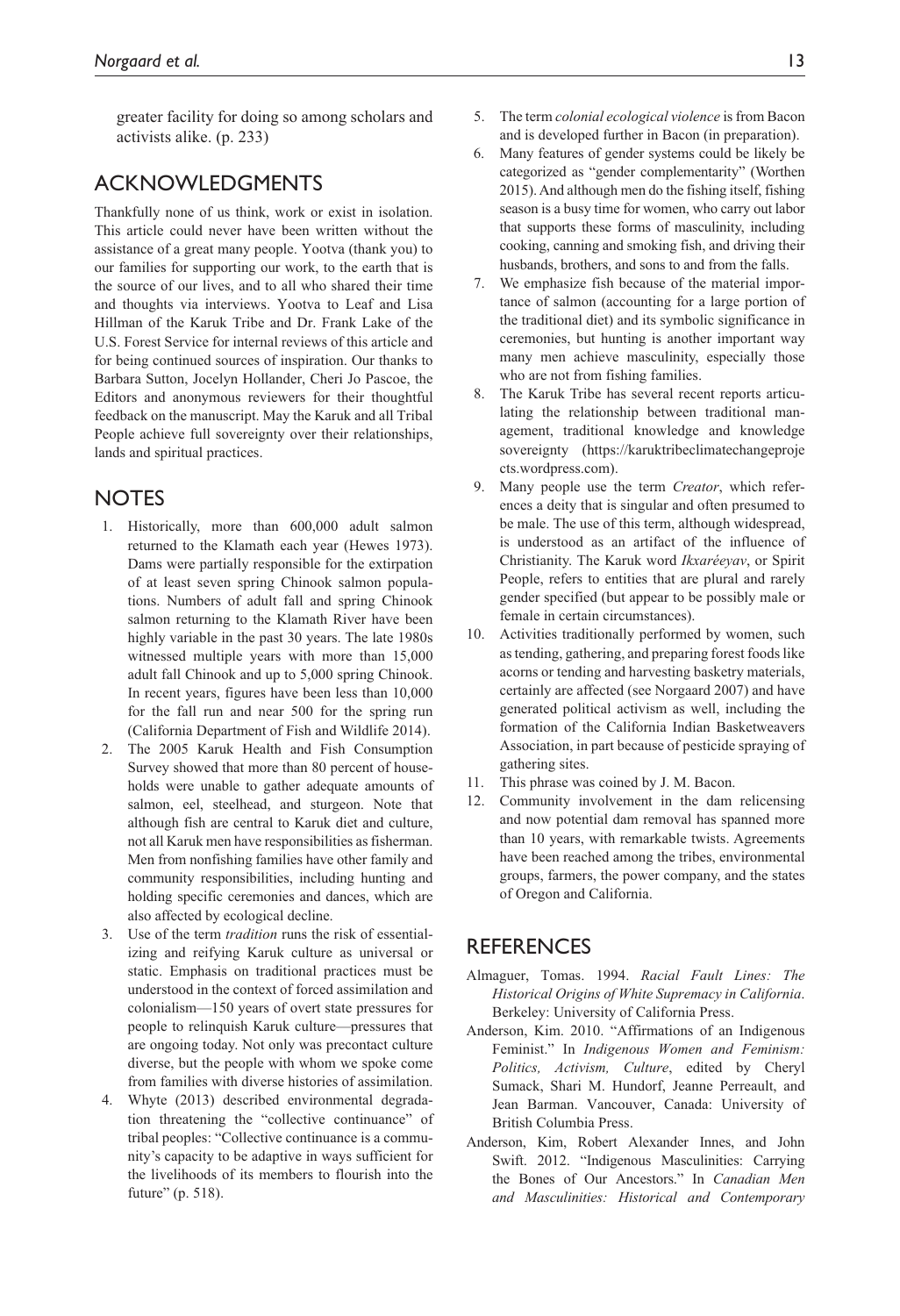*Perspectives*, edited by Christopher J. Greig and Wayne J. Martino. Toronto: Canadian Scholars' Press.

- Bacon, J. M. In preparation. "Colonial Ecological Violence."
- Baldy, Cutcha Risling. 2013. "Why We Gather: Traditional Gathering in Native Northwest California and the Future of Bio-cultural Sovereignty." *Ecological Processes* 2(1):1–10.
- Bruyneel, K. 2007. *The Third Space of Sovereignty: The Postcolonial Politics of U.S.-Indigenous Relations*. Minneapolis: University of Minnesota Press.
- Bullard, R. D. 2000. *Dumping in Dixie: Race, Class, and Environmental Quality*. Boulder, CO: Westview.
- Carrington, Ben. 1998. "Sport, Masculinity, and Black Cultural Resistance." *Journal of Sport & Social Issues* 22(3):275–98.
- California Department of Fish and Wildlife. 2014. "Klamath River Basin Fall Chinook Salmon Spawner Escapement, In-river Harvest and Runsize Estimates 1981–2013, Megatable." Retrieved April 12, 2017 (https://nrm.dfg.ca.gov/FileHandler .ashx?DocumentID=122850).
- Clark, Brett. 2002. "The Indigenous Environmental Movement in the United States: Transcending Borders in Struggles against Mining, Manufacturing, and the Capitalist State." *Organization & Environment* 15(4):410–42.
- Collins, P. H. 2002. *Black Feminist Thought: Knowledge, Consciousness, and the Politics of Empowerment*. New York: Routledge.
- Collins, P. H., and S. Bilge. 2016. *Intersectionality: Key Concepts*. Hoboken, NJ: John Wiley.
- Connell, R.W. 1990. "A Whole New World: Remaking Masculinity in the Context of the Environmental Movement." *Gender and Society* 4(4):452–78.
- Coulthard, Glenn. 2014. *Red Skin, White Masks: Rejecting the Colonial Politics of Recognition*. Minneapolis: University of Minnesota Press.
- Crenshaw, K. 1991. "Mapping the Margins: Intersectionality, Identity Politics, and Violence against Women of Color." *Stanford Law Review* 43:1241–99.
- Curington, C. V. 2016. "Rethinking Multiracial Formation in the United States: Toward an Intersectional Approach." *Sociology of Race and Ethnicity* 2(1):27–41.
- Deloria, Vine. 2003. *God Is Red: A Native View of Religion*. 3rd ed. Golden, CO: Fulcrum.
- Denzin, Norman, Yvonna Lincoln, and Linda Tuhiwai Smith, eds. 2008. *Handbook of Critical and Indigenous Methodologies*. Thousand Oaks, CA: Sage.
- Fenelon, James V. 2015. "Critique of Glenn on Settler Colonialism and Bonilla-Silva on Critical Race Analysis from Indigenous Perspectives." *Sociology of Race and Ethnicity* 2(2):237–42
- Garroutte, E. M. 2001. "The Racial Formation of American Indians: Negotiating Legitimate Identities within Tribal and Federal Law." *American Indian Quarterly* 25(2):224–39.
- Glenn, Evelyn Nakano. 2015. "Settler Colonialism as Structure: A Framework for Comparative Studies

of U.S. Race and Gender Formation." *Sociology of Race and Ethnicity* 1(1):52–72.

- Goeman, Mishuana, and Jennifer Denetdale. 2009. "Native Feminisms: Legacies, Interventions, and Indigenous Sovereignties." *Wicazo Sa Review* 24(2):9–13.
- Golash-Boza, T. 2016. "A Critical and Comprehensive Sociological Theory of Race and Racism." *Sociology of Race and Ethnicity* 2(2):129–41.
- Goldberg, D. T. 2002. *The Racial State*. Malden, MA: Blackwell.
- Goldberg, D. T. 2009. *The Threat of Race: Reflections on Racial Neoliberalism*. Hoboken, NJ: John Wiley.
- Hall, Thomas D., and James V. Fenelon. 2015. *Indigenous Peoples and Globalization: Resistance and Revitalization*. New York: Routledge.
- Hewes, Gordon W. 1973. "Indian Fisheries Productivity in Pre-contact Times in the Pacific Salmon Area." *Northwest Anthropological Research Notes* 7(3):133–55.
- Innes, Robert Alexander, and Kim Anderson. 2015. *Indigenous Men and Masculinities: Legacies, Identities, Regeneration*. Winnipeg: University of Manitoba Press.
- Jacob, Michelle M. 2013. *Yakama Rising: Indigenous Cultural Revitalization, Activism, and Healing*. Tucson: University of Arizona Press.
- Jaimes, Annette, and Theresa Halsey. 1997. "American Indian Women: At the Center of Indigenous Resistance in Contemporary North America." In *Dangerous Liaisons: Gender, Nation, and Postcolonial Perspectives*, edited by Anne McClintock, Aamir Mufti, and Ella Shohat. Minneapolis: University of Minnesota Press.
- LaDuke, Winona. 1999. *All Our Relations: Native Struggles for Land and Life*. Boston: South End.
- Liebler, C. A. 2010. "Homelands and Indigenous Identities in a Multiracial Era." *Social Science Research* 39(4):596–609.
- Madley, Benjamin. 2016. *An American Genocide: The United States and the California Indian Catastrophe, 1846–1873*. New Haven, CT: Yale University Press.
- McGregor, D. 2008. "Linking Traditional Ecological Knowledge and Western Science: Aboriginal Perspectives from the 2000 State of the Lakes Ecosystem Conference." *Canadian Journal of Native Studies* 28(1):139–58.
- Norgaard, Kari Marie. 2005. "The Effects of Altered Diet on the Health of the Karuk People.*" Karuk Tribe*. Retrieved April 12, 2017 (http://pages.uore gon.edu/norgaard/pdf/Effects-Altered-Diet-Karuk-Norgaard-2005.pdf).
- Norgaard, Kari Marie 2007. "The Politics of Invasive Weed Management: Gender Race and Risk Perception in Rural California." *Rural Sociology* 72(3):450–77.
- Norgaard, Kari Marie. 2014. "The Politics of Fire and the Social Impacts of Fire Exclusion on the Klamath." *Humboldt Journal of Social Relations* 39(1):73–97.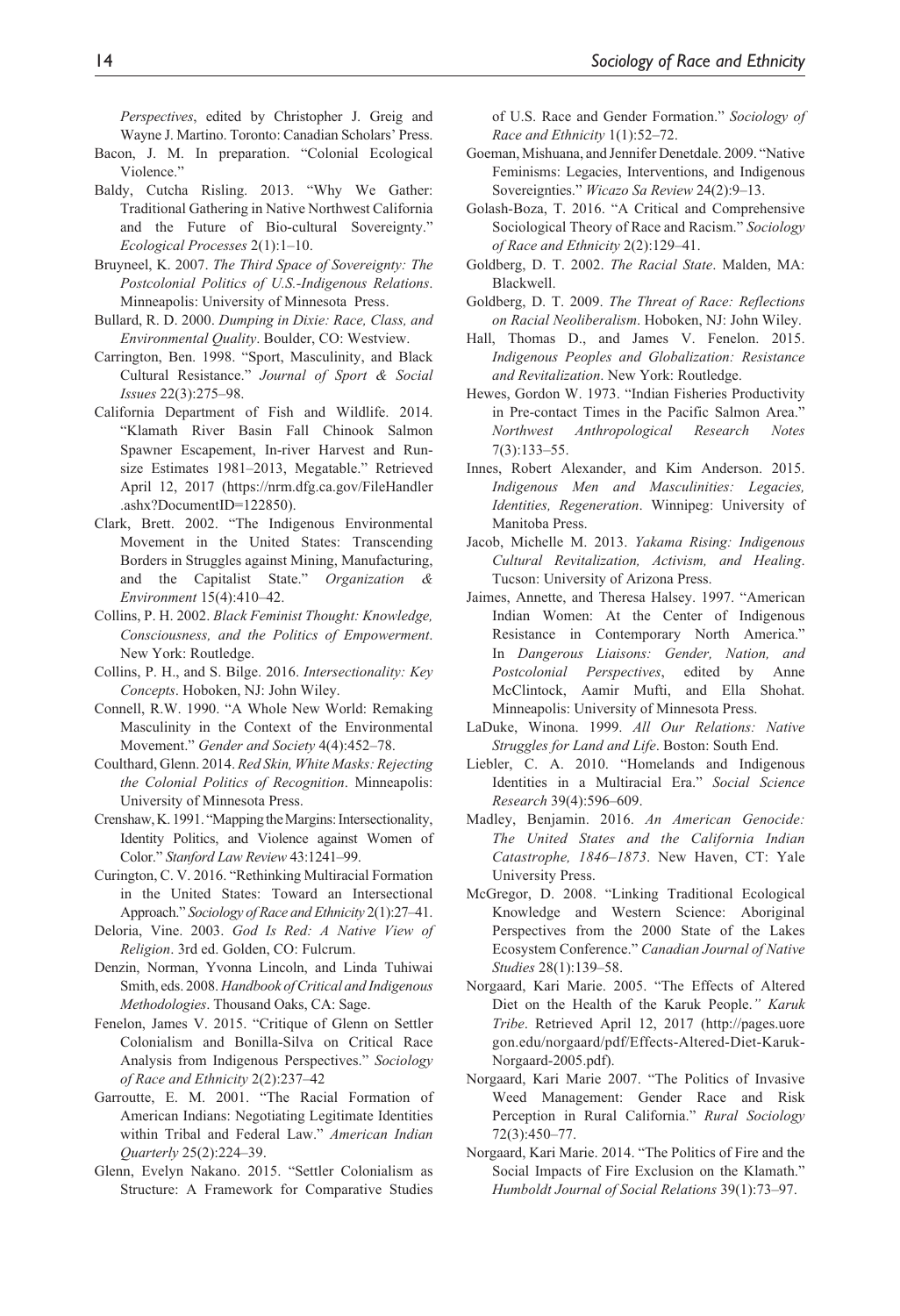- Norgaard, Kari Marie, Ron Reed, and Carolina Van Horn. 2011. "Institutional Racism, Hunger and Nutritional Justice on the Klamath." In *Cultivating Food Justice: Race, Class and Sustainability*, edited by Allison Hope Alkon and Julian Agyerman. Cambridge, MA: MIT Press.
- Norton, Jack. 1979. *When Our Worlds Cried: Genocide in Northwestern California*. San Francisco: The Indian Historian Press.
- Omi, Michael, and Howard Winant. 2015. *Racial Formation in the United States*. 3rd ed. New York: Routledge.
- Park, Lisa Sun-Hee, and David Pellow. 2004. "Racial Formation, Environmental Racism, and the Emergence of Silicon Valley." *Ethnicities* 4(3):403–24.
- Pascoe, Cheri Jo, and Tristian Bridges. 2015. *Exploring Masculinities: Identity, Inequality, Continuity and Change*. New York: Oxford University Press.
- Pulido, L. 2016. "Geographies of Race and Ethnicity II: Environmental Racism, Racial Capitalism and State-sanctioned Violence." *Progress in Human Geography*. Retrieved April 12, 2017 (http:// journals.sagepub.com/doi/abs/10.1177/0309 132516646495).
- Robertson, Dwanna 2016. "Decolonizing the Academy with Subversive Acts of Indigenous Research: A Review of Yakama Rising and Bad Indians." *Sociology of Race and Ethnicity* 2(2):248–52.
- Saperstein, A., A. Penner, and R. Light. 2013. "Racial Formation in Perspective: Connecting Individuals, Institutions, and Power Relations." *Annual Review of Sociology* 39:359–78.
- Schrock, Douglas, and Michael Schwalbe. 2009. "Men, Masculinity, and Manhood Acts." *Annual Review of Sociology* 35:277–95.
- Sherman, Jennifer. 2009. "Bend to Avoid Breaking: Job Loss, Gender Norms, and Family Stability in Rural America." *Social Problems* 56(4):599–620.
- Simpson, L. B. 2014. "Land as Pedagogy: Nishnaabeg Intelligence and Rebellious Transformation." *Decolonization: Indigeneity, Education & Society*  $3(3):1-25.$
- Smith, Andrea. 2012. "Indigeneity, Settler Colonialism, White Supremacy." Pp. 66–90 in *Racial Formation in the Twenty-first Century*, edited by Daniel Martinez HoSang, Oneka LaBennett, and Laura Pulido. Berkeley: University of California Press.
- Smith, Linda Tuhiwai. 1999. *Decolonizing Methodologies: Research and Indigenous Peoples*. London: Zed.
- Snipp, C. Matthew 1986. "The Changing Political and Economic Status of the American Indians: From Captive Nations to Internal Colonies." *American Journal of Economics and Sociology* 45:(1):45–58.
- Snipp, C. Matthew. 1992. "Sociological Perspectives on American Indians." *Annual Review of Sociology* 18(1):351–71.
- Steinman, Erich. 2012. "Settler Colonial Power and the American Indian Sovereignty Movement: Forms

of Domination, Strategies of Transformation." *American Journal of Sociology* 117(4):1073–130.

- Steinman, Erich. 2016. "Decolonization Not Inclusion: Indigenous Resistance to American Settler Colonialism." *Sociology of Race and Ethnicity* 2(2):219–36.
- Steinmetz, George. 2014. "The Sociology of Empires, Colonialism, and Postcolonialism." *Annual Review of Sociology* 40:77–103.
- Steinmetz, George. 2016. "Social Fields, Subfields and Social Spaces at the Scale of Empires: Explaining the Colonial State and Colonial Sociology." *Sociological Review Monographs* 64(2):98–123.
- Tengan, Ty P. Kāwika. 2008. *Native Men Remade: Gender and Nation in Contemporary Hawai'i*. Durham, NC: Duke University Press.
- Udel, Lisa J. 2016. "Revision and Resistance: The Politics of Native Women's Motherwork." Pp. 325–36 in *Gender Through the Prism of Difference*, edited by Maxine Baca Zinn, Pierrette Hondagneu-Sotelo, Michael A. Messner, and Amy M. Denissen. New York: Oxford University Press.
- Vasquez, Jessica, and Christopher Wetzel. 2009. "Tradition and the Invention of Racial Selves: Symbolic Boundaries, Collective Authenticity, and Contemporary Struggles for Racial Equality." *Ethnic and Racial Studies* 32(9):1557–75.
- Vinyeta, Kirsten, Kyle Powys Whyte, and Kathy Lynn. 2016. "Indigenous Masculinities in a Changing Climate." Pp. 140–51 in *Men, Masculinities and Disaster*, edited by Elaine Enarson and Bob Pease. New York: Routledge.
- West, Candace, and Don H. Zimmerman. 1987. "Doing Gender." *Gender and Society* 1(2):125–51.
- Wetzel, Christopher. 2006. "Neshnabemwen Renaissance: Local and National Potawatomi Language Revitalization Efforts." *American Indian Quarterly* 30(1):61–86.
- Whyte, Kyle Powys. 2013. "Justice Forward: Tribes, Climate Adaptation and Responsibility." *Climatic Change* 120(3):517–30.
- Wilkes, Rima 2006. "The Protest Actions of Indigenous Peoples: A Canadian-US Comparison of Social Movement Emergence." *American Behavioral Scientist* 50(4):510–25.
- Willette, Mirranda, Kari Marie Norgaard, and Ron Reed. 2016. "You Got to Have Fish: Families, Environmental Decline and Cultural Reproduction." *Families, Relationships and Societies* 5(3):375–92.
- Witz, Anne. 2000. "Whose Body Matters? Feminist Sociology and the Corporeal Turn in Sociology and Feminism." *Body & Society* 6(2):1–24.
- Wolfe, Patrick. 2006. "Settler Colonialism and the Elimination of the Native." *Journal of Genocide Research* 8(4):387–409.
- Worthen, Holly. 2015. "Indigenous Women's Political Participation: Gendered Labor and Collective Rights Paradigms in Mexico." *Gender and Society* 29(6):914–36.